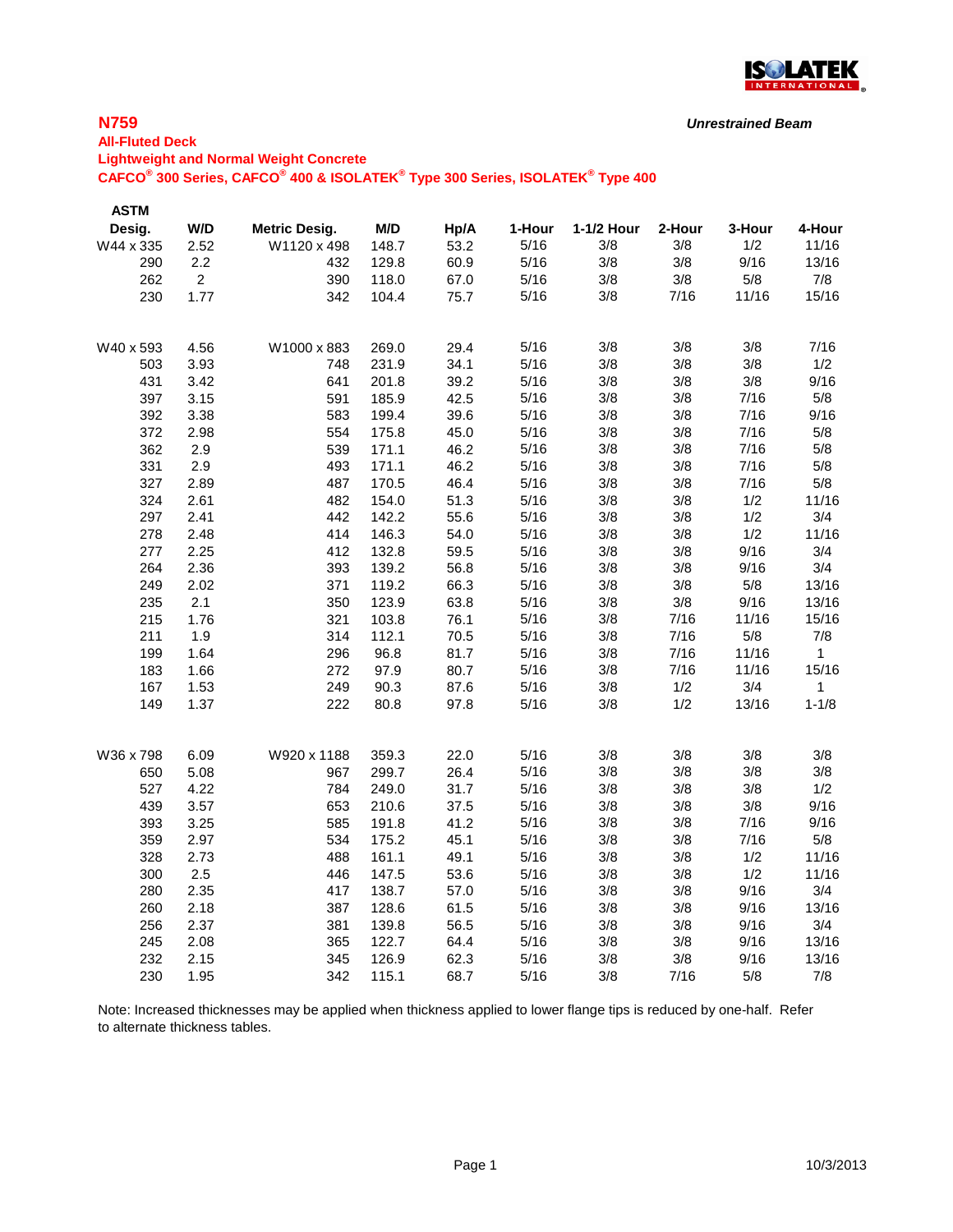

### **N759**

### **All-Fluted Deck**

**Lightweight and Normal Weight Concrete**

**CAFCO® 300 Series, CAFCO® 400 & ISOLATEK® Type 300 Series, ISOLATEK® Type 400**

| <b>ASTM</b> |      |                      |       |       |        |            |        |        |              |
|-------------|------|----------------------|-------|-------|--------|------------|--------|--------|--------------|
| Desig.      | W/D  | <b>Metric Desig.</b> | M/D   | Hp/A  | 1-Hour | 1-1/2 Hour | 2-Hour | 3-Hour | 4-Hour       |
| W36 x 210   | 1.96 | W920 x 313           | 115.6 | 68.4  | 5/16   | 3/8        | 7/16   | 5/8    | 7/8          |
| 194         | 1.81 | 289                  | 106.8 | 74.0  | 5/16   | 3/8        | 7/16   | 5/8    | 15/16        |
| 182         | 1.72 | 271                  | 101.5 | 77.9  | 5/16   | 3/8        | 7/16   | 11/16  | 15/16        |
| 170         | 1.6  | 253                  | 94.4  | 83.7  | 5/16   | 3/8        | 1/2    | 11/16  | $\mathbf{1}$ |
| 160         | 1.51 | 238                  | 89.1  | 88.7  | 5/16   | 3/8        | 1/2    | 3/4    | $1 - 1/16$   |
| 150         | 1.43 | 223                  | 84.4  | 93.7  | 5/16   | 3/8        | 1/2    | 3/4    | $1 - 1/16$   |
| 135         | 1.29 | 201                  | 76.1  | 103.9 | 5/16   | 3/8        | 9/16   | 13/16  | $1 - 1/8$    |
| W33 x 387   | 3.31 | W840 x 576           | 195.3 | 40.5  | 5/16   | 3/8        | 3/8    | 7/16   | 9/16         |
| 354         | 3.05 | 527                  | 180.0 | 43.9  | 5/16   | 3/8        | 3/8    | 7/16   | 5/8          |
| 318         | 2.77 | 473                  | 163.4 | 48.4  | 5/16   | 3/8        | 3/8    | 1/2    | 11/16        |
| 291         | 2.55 | 433                  | 150.5 | 52.5  | 5/16   | 3/8        | 3/8    | 1/2    | 11/16        |
| 263         | 2.33 | 392                  | 137.5 | 57.5  | 5/16   | 3/8        | 3/8    | 9/16   | 3/4          |
| 241         | 2.13 | 359                  | 125.7 | 62.9  | 5/16   | 3/8        | 3/8    | 9/16   | 13/16        |
| 221         | 1.97 | 329                  | 116.2 | 68.0  | 5/16   | 3/8        | 7/16   | 5/8    | 7/8          |
| 201         | 1.79 | 299                  | 105.6 | 74.9  | 5/16   | 3/8        | 7/16   | 11/16  | 15/16        |
| 169         | 1.7  | 251                  | 100.3 | 78.8  | 5/16   | 3/8        | 7/16   | 11/16  | 15/16        |
| 152         | 1.53 | 226                  | 90.3  | 87.6  | 5/16   | 3/8        | 1/2    | 3/4    | $\mathbf{1}$ |
| 141         | 1.43 | 210                  | 84.4  | 93.7  | 5/16   | 3/8        | 1/2    | 3/4    | $1 - 1/16$   |
| 130         | 1.32 | 193                  | 77.9  | 101.5 | 5/16   | 3/8        | 9/16   | 13/16  | $1 - 1/8$    |
| 118         | 1.21 | 176                  | 71.4  | 110.7 | 5/16   | 7/16       | 9/16   | 7/8    | $1 - 3/16$   |
| W30 x 391   | 3.59 | W760 x 582           | 211.8 | 37.3  | 5/16   | 3/8        | 3/8    | 3/8    | 9/16         |
| 357         | 3.31 | 531                  | 195.3 | 40.5  | 5/16   | 3/8        | 3/8    | 7/16   | 9/16         |
| 326         | 3.05 | 484                  | 180.0 | 43.9  | 5/16   | 3/8        | 3/8    | 7/16   | 5/8          |
| 292         | 2.73 | 434                  | 161.1 | 49.1  | 5/16   | 3/8        | 3/8    | 1/2    | 11/16        |
| 261         | 2.46 | 389                  | 145.1 | 54.5  | 5/16   | 3/8        | 3/8    | 1/2    | 3/4          |
| 235         | 2.24 | 350                  | 132.2 | 59.8  | 5/16   | 3/8        | 3/8    | 9/16   | 3/4          |
| 211         | 2.01 | 314                  | 118.6 | 66.7  | 5/16   | 3/8        | 3/8    | 5/8    | 13/16        |
| 191         | 1.85 | 284                  | 109.2 | 72.4  | 5/16   | 3/8        | 7/16   | $5/8$  | 7/8          |
| 173         | 1.66 | 257                  | 97.9  | 80.7  | 5/16   | 3/8        | 7/16   | 11/16  | 15/16        |
| 148         | 1.64 | 220                  | 96.8  | 81.7  | 5/16   | 3/8        | 7/16   | 11/16  | 1            |
| 132         | 1.47 | 196                  | 86.7  | 91.1  | 5/16   | 3/8        | 1/2    | 3/4    | $1 - 1/16$   |
| 124         | 1.39 | 185                  | 82.0  | 96.4  | 5/16   | 3/8        | 1/2    | 13/16  | $1 - 1/8$    |
| 116         | 1.3  | 173                  | 76.7  | 103.1 | 5/16   | 3/8        | 9/16   | 13/16  | $1 - 1/8$    |
| 108         | 1.21 | 161                  | 71.4  | 110.7 | 5/16   | 7/16       | 9/16   | 7/8    | $1 - 3/16$   |
| 99          | 1.12 | 147                  | 66.1  | 119.6 | 5/16   | 7/16       | 5/8    | 7/8    | $1 - 1/4$    |
| 90          | 1.02 | 134                  | 60.2  | 131.4 | 5/16   | 7/16       | 5/8    | 15/16  | $1 - 5/16$   |
| W27 x 539   | 5.08 | W690 x 802           | 299.7 | 26.4  | 5/16   | 3/8        | 3/8    | 3/8    | 3/8          |
| 368         | 3.64 | 548                  | 214.8 | 36.8  | 5/16   | 3/8        | 3/8    | 3/8    | 1/2          |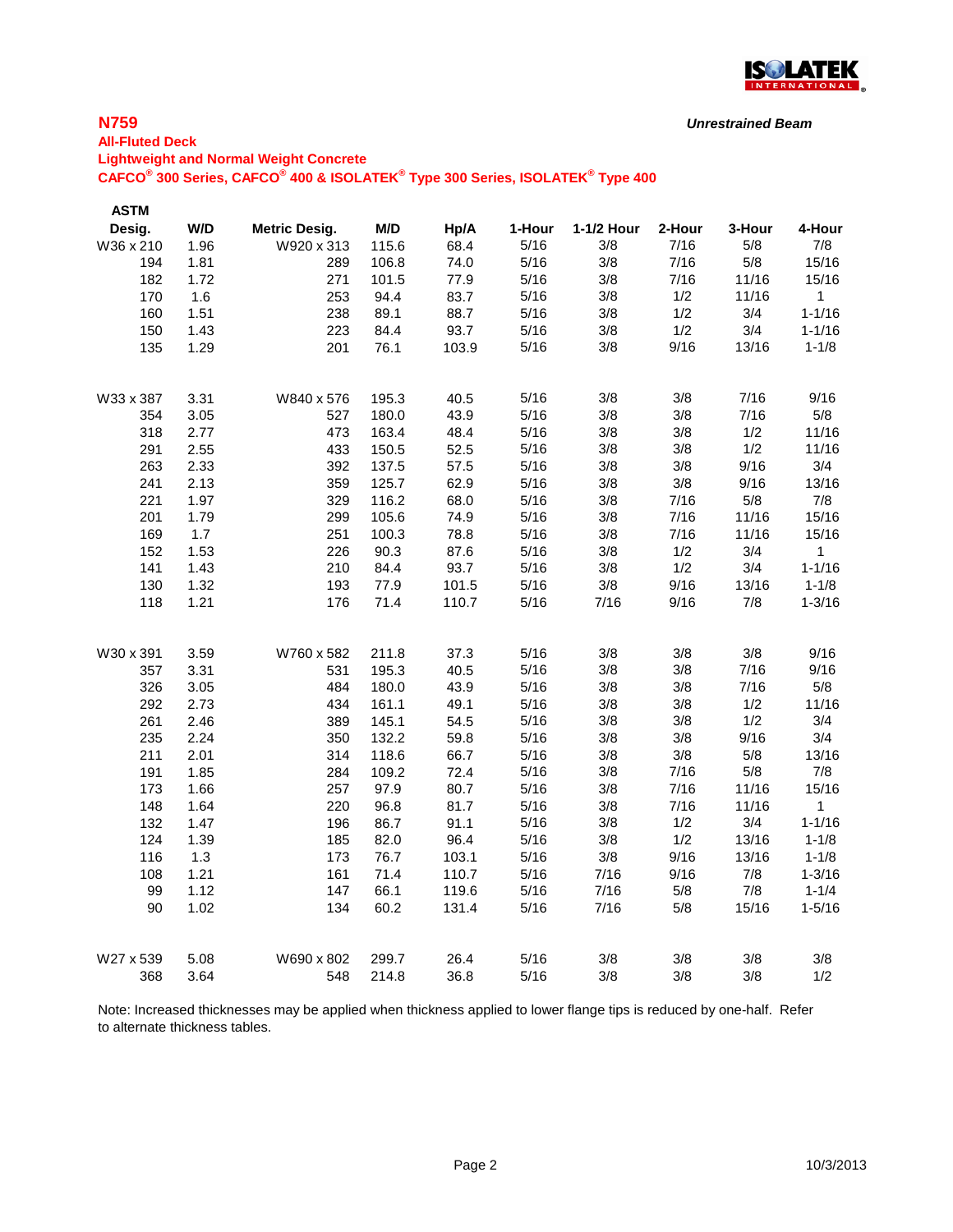

### **N759**

## **All-Fluted Deck Lightweight and Normal Weight Concrete CAFCO® 300 Series, CAFCO® 400 & ISOLATEK® Type 300 Series, ISOLATEK® Type 400**

**ASTM Desig. W/D Metric Desig. M/D Hp/A 1-Hour 1-1/2 Hour 2-Hour 3-Hour 4-Hour** W27 x 336 3.36 W690 x 500 198.2 39.9 5/16 3/8 3/8 7/16 9/16 3.11 457 183.5 43.1 5/16 3/8 3/8 7/16 5/8 2.86 418 168.7 46.8 5/16 3/8 3/8 7/16 5/8 2.64 384 155.8 50.8 5/16 3/8 3/8 1/2 11/16 2.43 350 143.4 55.1 5/16 3/8 3/8 1/2 3/4 2.26 323 133.3 59.3 5/16 3/8 3/8 9/16 3/4 2.03 289 119.8 66.0 5/16 3/8 3/8 5/8 13/16 1.87 265 110.3 71.6 5/16 3/8 7/16 5/8 7/8 1.7 240 100.3 78.8 5/16 3/8 7/16 11/16 15/16 1.55 217 91.5 86.4 5/16 3/8 1/2 3/4 1 1.56 192 92.0 85.9 5/16 3/8 1/2 3/4 1 1.39 170 82.0 96.4 5/16 3/8 1/2 13/16 1-1/8 1.24 152 73.2 108.1 5/16 7/16 9/16 7/8 1-3/16 1.15 140 67.9 116.5 5/16 7/16 9/16 7/8 1-1/4 1.03 125 60.8 130.1 5/16 7/16 5/8 15/16 1-5/16 W24 x 370 3.98 W610 x 551 234.8 33.7 5/16 3/8 3/8 3/8 1/2 3.66 498 215.9 36.6 5/16 3/8 3/8 3/8 1/2 3.37 455 198.8 39.8 5/16 3/8 3/8 7/16 9/16 3.11 415 183.5 43.1 5/16 3/8 3/8 7/16 5/8 2.81 372 165.8 47.7 5/16 3/8 3/8 1/2 5/8 2.6 341 153.4 51.5 5/16 3/8 3/8 1/2 11/16 2.36 307 139.2 56.8 5/16 3/8 3/8 9/16 3/4 2.2 285 129.8 60.9 5/16 3/8 3/8 9/16 13/16 2.03 262 119.8 66.0 5/16 3/8 3/8 5/8 13/16 1.88 241 110.9 71.3 5/16 3/8 7/16 5/8 7/8 1.7 217 100.3 78.8 5/16 3/8 7/16 11/16 15/16 1.54 195 90.9 87.0 5/16 3/8 1/2 3/4 1 1.38 174 81.4 97.1 5/16 3/8 1/2 13/16 1-1/8 1.24 155 73.2 108.1 5/16 7/16 9/16 7/8 1-3/16 1.4 153 82.6 95.7 5/16 3/8 1/2 3/4 1-1/16 1.28 140 75.5 104.7 5/16 3/8 9/16 13/16 1-1/8 1.15 125 67.9 116.5 5/16 7/16 9/16 7/8 1-1/4 1.05 113 62.0 127.6 5/16 7/16 5/8 15/16 1-5/16 0.94 101 55.5 142.5 5/16 1/2 11/16 1 1-3/8 0.93 92 54.9 144.1 5/16 1/2 11/16 1 1-7/16 0.82 82 48.4 163.4 5/16 1/2 11/16 1-1/16 1-1/2 W21 x 201 2.5 W530 x 300 147.5 53.6 5/16 3/8 3/8 1/2 11/16 2.28 272 134.5 58.8 5/16 3/8 3/8 9/16 3/4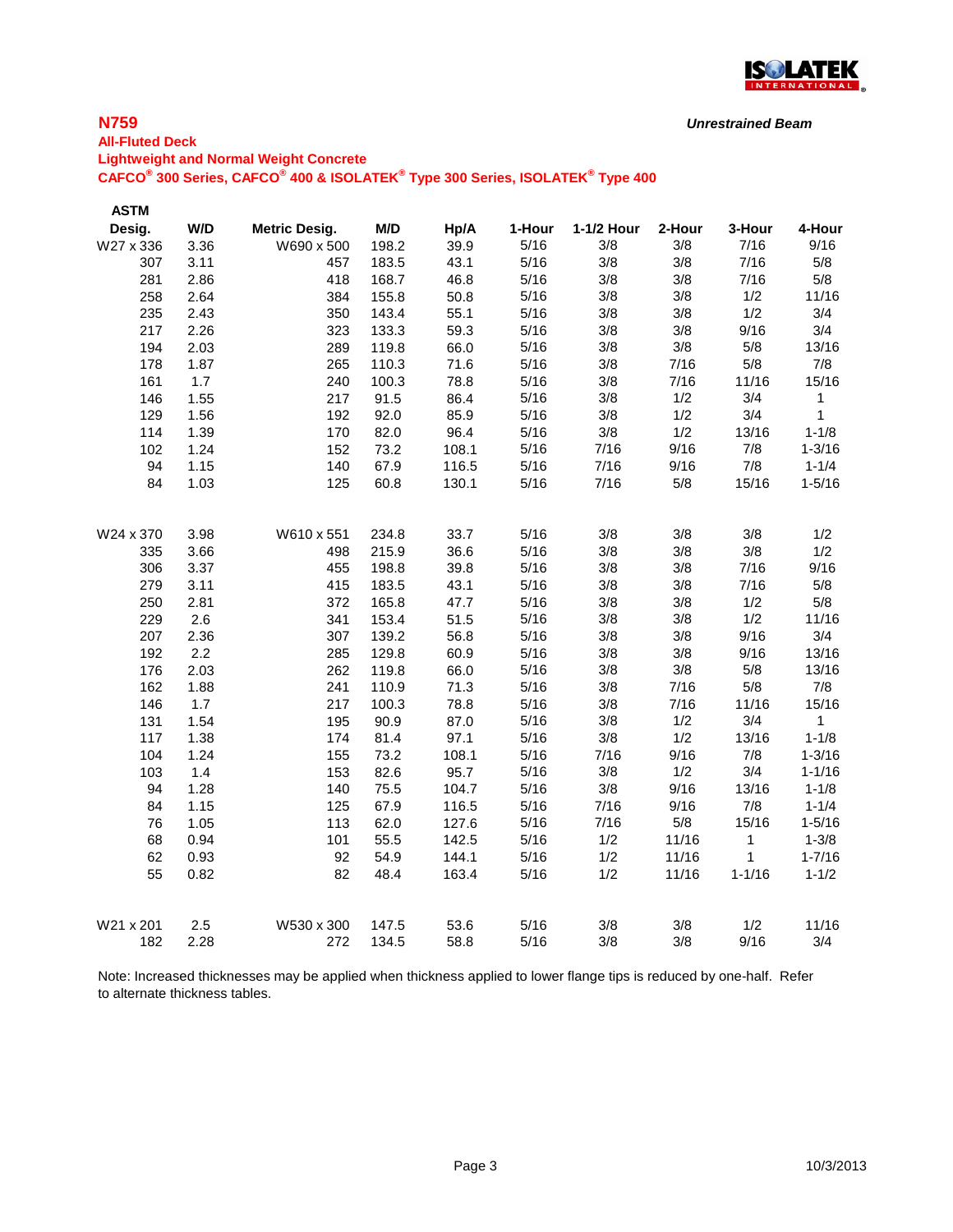

### **N759**

# **All-Fluted Deck Lightweight and Normal Weight Concrete CAFCO® 300 Series, CAFCO® 400 & ISOLATEK® Type 300 Series, ISOLATEK® Type 400**

| <b>ASTM</b> |      |                      |       |       |        |            |        |            |              |
|-------------|------|----------------------|-------|-------|--------|------------|--------|------------|--------------|
| Desig.      | W/D  | <b>Metric Desig.</b> | M/D   | Hp/A  | 1-Hour | 1-1/2 Hour | 2-Hour | 3-Hour     | 4-Hour       |
| W21 x 166   | 2.09 | W530 x 248           | 123.3 | 64.1  | 5/16   | 3/8        | 3/8    | 9/16       | 13/16        |
| 147         | 1.87 | 219                  | 110.3 | 71.6  | 5/16   | 3/8        | 7/16   | 5/8        | 7/8          |
| 132         | 1.68 | 196                  | 99.1  | 79.8  | 5/16   | 3/8        | 7/16   | 11/16      | 15/16        |
| 122         | 1.57 | 182                  | 92.6  | 85.3  | 5/16   | 3/8        | 1/2    | 3/4        | $\mathbf{1}$ |
| 111         | 1.43 | 165                  | 84.4  | 93.7  | 5/16   | 3/8        | 1/2    | 3/4        | $1 - 1/16$   |
| 101         | 1.3  | 150                  | 76.7  | 103.1 | 5/16   | 3/8        | 9/16   | 13/16      | $1 - 1/8$    |
| 93          | 1.4  | 138                  | 82.6  | 95.7  | 5/16   | 3/8        | 1/2    | 3/4        | $1 - 1/16$   |
| 83          | 1.26 | 123                  | 74.3  | 106.3 | 5/16   | 7/16       | 9/16   | 13/16      | $1 - 3/16$   |
| 73          | 1.11 | 109                  | 65.5  | 120.7 | 5/16   | 7/16       | $5/8$  | 15/16      | $1 - 1/4$    |
| 68          | 1.04 | 101                  | 61.4  | 128.8 | 5/16   | 7/16       | $5/8$  | 15/16      | $1 - 5/16$   |
| 62          | 0.95 | 92                   | 56.1  | 141.0 | 5/16   | 1/2        | 11/16  | 1          | $1 - 3/8$    |
| 57          | 0.95 | 85                   | 56.1  | 141.0 | 5/16   | 1/2        | 11/16  | 1          | $1 - 3/8$    |
| 55          | 0.85 | 82                   | 50.2  | 157.6 | 5/16   | 1/2        | 11/16  | $1 - 1/16$ | $1 - 1/2$    |
| 50          | 0.83 | 74                   | 49.0  | 161.4 | 5/16   | 1/2        | 11/16  | $1 - 1/16$ | $1 - 1/2$    |
| 48          | 0.75 | 72                   | 44.3  | 178.6 | 3/8    | 9/16       | 3/4    | $1 - 1/8$  | $1 - 5/8$    |
| 44          | 0.74 | 66                   | 43.7  | 181.1 | 3/8    | 9/16       | 3/4    | $1 - 1/8$  | $1 - 5/8$    |
| W18 x 175   | 2.46 | W460 x 260           | 145.1 | 54.5  | 5/16   | 3/8        | 3/8    | 1/2        | 3/4          |
| 158         | 2.24 | 235                  | 132.2 | 59.8  | 5/16   | 3/8        | 3/8    | 9/16       | 3/4          |
| 143         | 2.05 | 213                  | 121.0 | 65.4  | 5/16   | 3/8        | 3/8    | 5/8        | 13/16        |
| 130         | 1.88 | 193                  | 110.9 | 71.3  | 5/16   | 3/8        | 7/16   | 5/8        | 7/8          |
| 119         | 1.72 | 177                  | 101.5 | 77.9  | 5/16   | 3/8        | 7/16   | 11/16      | 15/16        |
| 106         | 1.55 | 158                  | 91.5  | 86.4  | 5/16   | 3/8        | 1/2    | 3/4        | 1            |
| 97          | 1.42 | 144                  | 83.8  | 94.4  | 5/16   | 3/8        | 1/2    | 3/4        | $1 - 1/16$   |
| 86          | 1.27 | 128                  | 74.9  | 105.5 | 5/16   | 7/16       | 9/16   | 13/16      | $1 - 3/16$   |
| 76          | 1.13 | 113                  | 66.7  | 118.6 | 5/16   | 7/16       | 9/16   | 7/8        | $1 - 1/4$    |
| 71          | 1.22 | 106                  | 72.0  | 109.8 | 5/16   | 7/16       | 9/16   | 7/8        | $1 - 3/16$   |
| 65          | 1.13 | 97                   | 66.7  | 118.6 | 5/16   | 7/16       | 9/16   | 7/8        | $1 - 1/4$    |
| 60          | 1.04 | 89                   | 61.4  | 128.8 | 5/16   | 7/16       | 5/8    | 15/16      | $1 - 5/16$   |
| 55          | 0.96 | 82                   | 56.6  | 139.6 | 5/16   | 1/2        | $5/8$  | 1          | $1 - 3/8$    |
| 50          | 0.88 | 74                   | 51.9  | 152.3 | 5/16   | 1/2        | 11/16  | $1 - 1/16$ | $1 - 7/16$   |
| 46          | 0.87 | 68                   | 51.3  | 154.0 | 5/16   | 1/2        | 11/16  | $1 - 1/16$ | $1 - 1/2$    |
| 40          | 0.76 | 60                   | 44.8  | 176.3 | 3/8    | 9/16       | 3/4    | $1 - 1/8$  | $1 - 9/16$   |
| 35          | 0.67 | 52                   | 39.5  | 200.0 | 3/8    | 9/16       | 13/16  | $1 - 3/16$ | $1 - 11/16$  |
| W16 x 100   | 1.59 | W410 x 149           | 93.8  | 84.3  | 5/16   | 3/8        | 1/2    | 11/16      | $\mathbf{1}$ |
|             |      |                      |       |       |        |            |        |            |              |
| 89          | 1.43 | 132                  | 84.4  | 93.7  | 5/16   | 3/8        | 1/2    | 3/4        | $1 - 1/16$   |
| 77          | 1.25 | 114                  | 73.8  | 107.2 | 5/16   | 7/16       | 9/16   | 13/16      | $1 - 3/16$   |
| 67          | 1.09 | 100                  | 64.3  | 122.9 | 5/16   | 7/16       | 5/8    | 15/16      | $1 - 5/16$   |
| 57          | 1.09 | 85                   | 64.3  | 122.9 | 5/16   | 7/16       | 5/8    | 15/16      | $1 - 5/16$   |
| 50          | 0.96 | 74                   | 56.6  | 139.6 | 5/16   | 1/2        | 5/8    | 1          | $1 - 3/8$    |
| 45          | 0.87 | 67                   | 51.3  | 154.0 | 5/16   | 1/2        | 11/16  | $1 - 1/16$ | $1 - 1/2$    |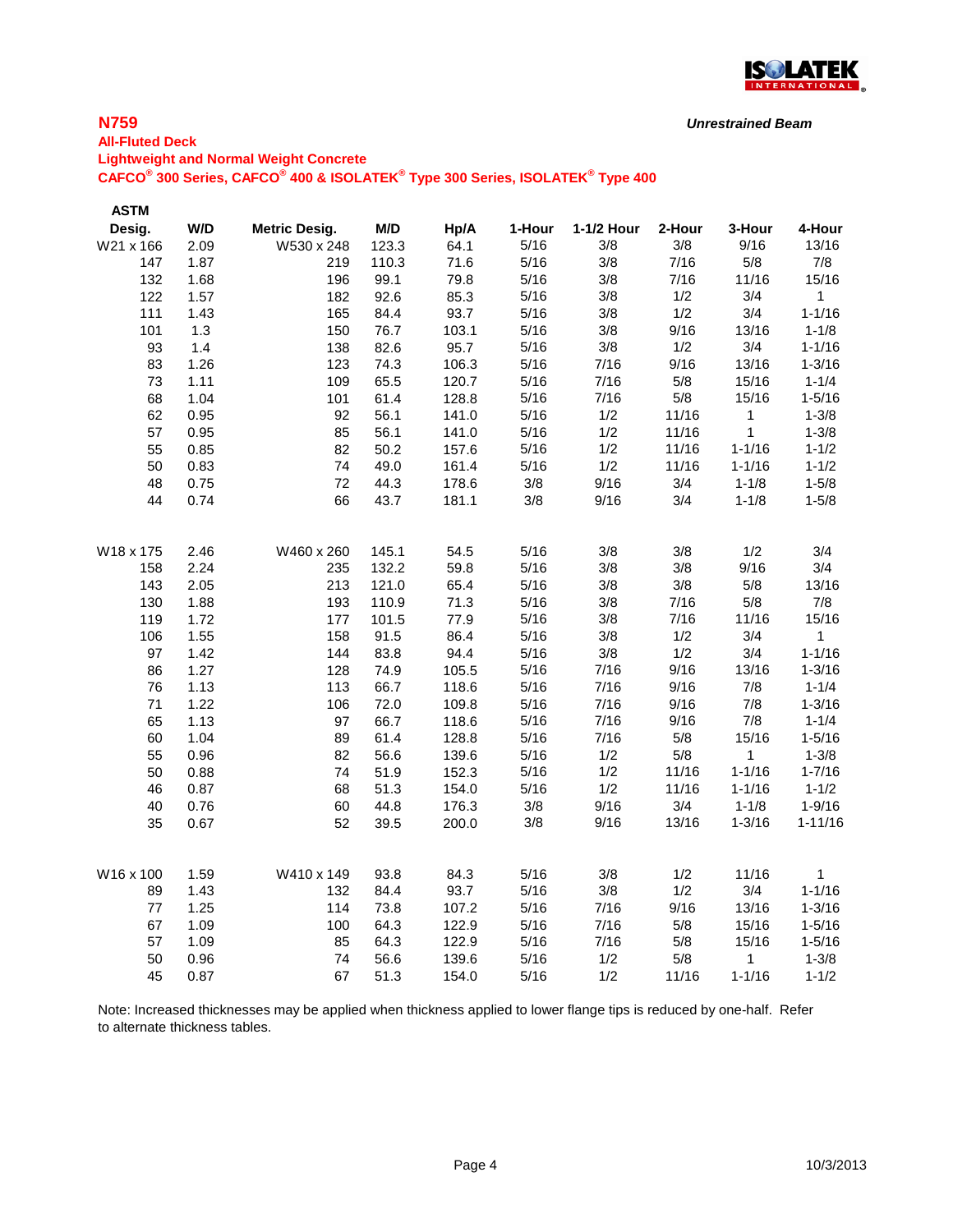

### **N759**

# **All-Fluted Deck**

**Lightweight and Normal Weight Concrete**

**CAFCO® 300 Series, CAFCO® 400 & ISOLATEK® Type 300 Series, ISOLATEK® Type 400**

| <b>ASTM</b> |       |                      |       |       |        |            |        |            |             |
|-------------|-------|----------------------|-------|-------|--------|------------|--------|------------|-------------|
| Desig.      | W/D   | <b>Metric Desig.</b> | M/D   | Hp/A  | 1-Hour | 1-1/2 Hour | 2-Hour | 3-Hour     | 4-Hour      |
| W16 x 40    | 0.78  | W410 x 60            | 46.0  | 171.8 | 3/8    | 9/16       | 3/4    | $1 - 1/8$  | $1 - 9/16$  |
| 36          | 0.7   | 53                   | 41.3  | 191.4 | 3/8    | 9/16       | 3/4    | $1 - 3/16$ | $1 - 11/16$ |
| 31          | 0.66  | 46                   | 38.9  | 203.0 | 3/8    | 9/16       | 13/16  | $1 - 1/4$  | $1 - 11/16$ |
| 26          | 0.55  | 39                   | 32.5  | 243.6 | 7/16   | 5/8        | 7/8    | $1 - 5/16$ | $1 - 7/8$   |
| W14 x 808   | 8.75  | W360 x 1202          | 516.3 | 15.3  | 5/16   | 3/8        | 3/8    | 3/8        | 3/8         |
| 730         | 8.08  | 1086                 | 476.7 | 16.6  | 5/16   | 3/8        | 3/8    | 3/8        | 3/8         |
| 665         | 7.49  | 990                  | 441.9 | 17.9  | 5/16   | 3/8        | 3/8    | 3/8        | 3/8         |
| 605         | 6.96  | 900                  | 410.6 | 19.3  | 5/16   | 3/8        | 3/8    | 3/8        | 3/8         |
| 550         | 6.43  | 818                  | 379.4 | 20.8  | 5/16   | 3/8        | 3/8    | 3/8        | 3/8         |
| 500         | 5.95  | 744                  | 351.1 | 22.5  | 5/16   | 3/8        | 3/8    | 3/8        | 3/8         |
| 455         | 5.53  | 677                  | 326.3 | 24.2  | 5/16   | 3/8        | 3/8    | 3/8        | 3/8         |
| 426         | 5.21  | 634                  | 307.4 | 25.7  | 5/16   | 3/8        | 3/8    | 3/8        | 3/8         |
| 398         | 4.93  | 592                  | 290.9 | 27.2  | 5/16   | 3/8        | 3/8    | 3/8        | 7/16        |
| 370         | 4.63  | 551                  | 273.2 | 28.9  | 5/16   | 3/8        | 3/8    | 3/8        | 7/16        |
| 342         | 4.32  | 509                  | 254.9 | 31.0  | 5/16   | 3/8        | 3/8    | 3/8        | 7/16        |
| 311         | 3.98  | 463                  | 234.8 | 33.7  | 5/16   | 3/8        | 3/8    | 3/8        | 1/2         |
| 283         | 3.66  | 421                  | 215.9 | 36.6  | 5/16   | 3/8        | 3/8    | 3/8        | 1/2         |
| 257         | 3.36  | 382                  | 198.2 | 39.9  | 5/16   | 3/8        | 3/8    | 7/16       | 9/16        |
| 233         | 3.08  | 347                  | 181.7 | 43.5  | 5/16   | 3/8        | 3/8    | 7/16       | 5/8         |
| 211         | 2.81  | 314                  | 165.8 | 47.7  | 5/16   | 3/8        | 3/8    | 1/2        | 5/8         |
| 193         | 2.6   | 287                  | 153.4 | 51.5  | 5/16   | 3/8        | 3/8    | 1/2        | 11/16       |
| 176         | 2.38  | 262                  | 140.4 | 56.3  | 5/16   | 3/8        | 3/8    | 9/16       | 3/4         |
| 159         | 2.16  | 237                  | 127.4 | 62.0  | 5/16   | 3/8        | 3/8    | 9/16       | 13/16       |
| 145         | 1.99  | 216                  | 117.4 | 67.3  | 5/16   | 3/8        | 3/8    | 5/8        | 7/8         |
| 132         | 1.89  | 196                  | 111.5 | 70.9  | 5/16   | 3/8        | 7/16   | 5/8        | 7/8         |
| 120         | 1.71  | 179                  | 100.9 | 78.4  | 5/16   | 3/8        | 7/16   | 11/16      | 15/16       |
| 109         | 1.57  | 162                  | 92.6  | 85.3  | 5/16   | 3/8        | 1/2    | 3/4        | $\mathbf 1$ |
| 99          | 1.43  | 147                  | 84.4  | 93.7  | 5/16   | 3/8        | 1/2    | 3/4        | $1 - 1/16$  |
| 90          | 1.31  | 134                  | 77.3  | 102.3 | 5/16   | 3/8        | 9/16   | 13/16      | $1 - 1/8$   |
| 82          | 1.45  | 122                  | 85.6  | 92.4  | 5/16   | 3/8        | 1/2    | 3/4        | $1 - 1/16$  |
| 74          | 1.32  | 110                  | 77.9  | 101.5 | 5/16   | 3/8        | 9/16   | 13/16      | $1 - 1/8$   |
| 68          | 1.22  | 101                  | 72.0  | 109.8 | 5/16   | 7/16       | 9/16   | 7/8        | $1 - 3/16$  |
| 61          | $1.1$ | 91                   | 64.9  | 121.8 | 5/16   | 7/16       | 5/8    | 15/16      | $1 - 1/4$   |
| 53          | 1.06  | 79                   | 62.5  | 126.4 | 5/16   | 7/16       | 5/8    | 15/16      | $1 - 5/16$  |
| 48          | 0.97  | 72                   | 57.2  | 138.1 | 5/16   | 1/2        | 5/8    | 1          | $1 - 3/8$   |
| 43          | 0.87  | 64                   | 51.3  | 154.0 | 5/16   | 1/2        | 11/16  | $1 - 1/16$ | $1 - 1/2$   |
| 38          | 0.8   | 57                   | 47.2  | 167.5 | 3/8    | 9/16       | 3/4    | $1 - 1/8$  | $1 - 9/16$  |
| 34          | 0.72  | 51                   | 42.5  | 186.1 | 3/8    | 9/16       | 3/4    | $1 - 3/16$ | $1 - 5/8$   |
| 30          | 0.64  | 45                   | 37.8  | 209.3 | 3/8    | 5/8        | 13/16  | $1 - 1/4$  | $1 - 3/4$   |
| 26          | 0.62  | 39                   | 36.6  | 216.1 | 3/8    | 5/8        | 13/16  | $1 - 1/4$  | $1 - 3/4$   |
| 22          | 0.53  | 33                   | 31.3  | 252.8 | 7/16   | 5/8        | 7/8    | $1 - 3/8$  | $1 - 7/8$   |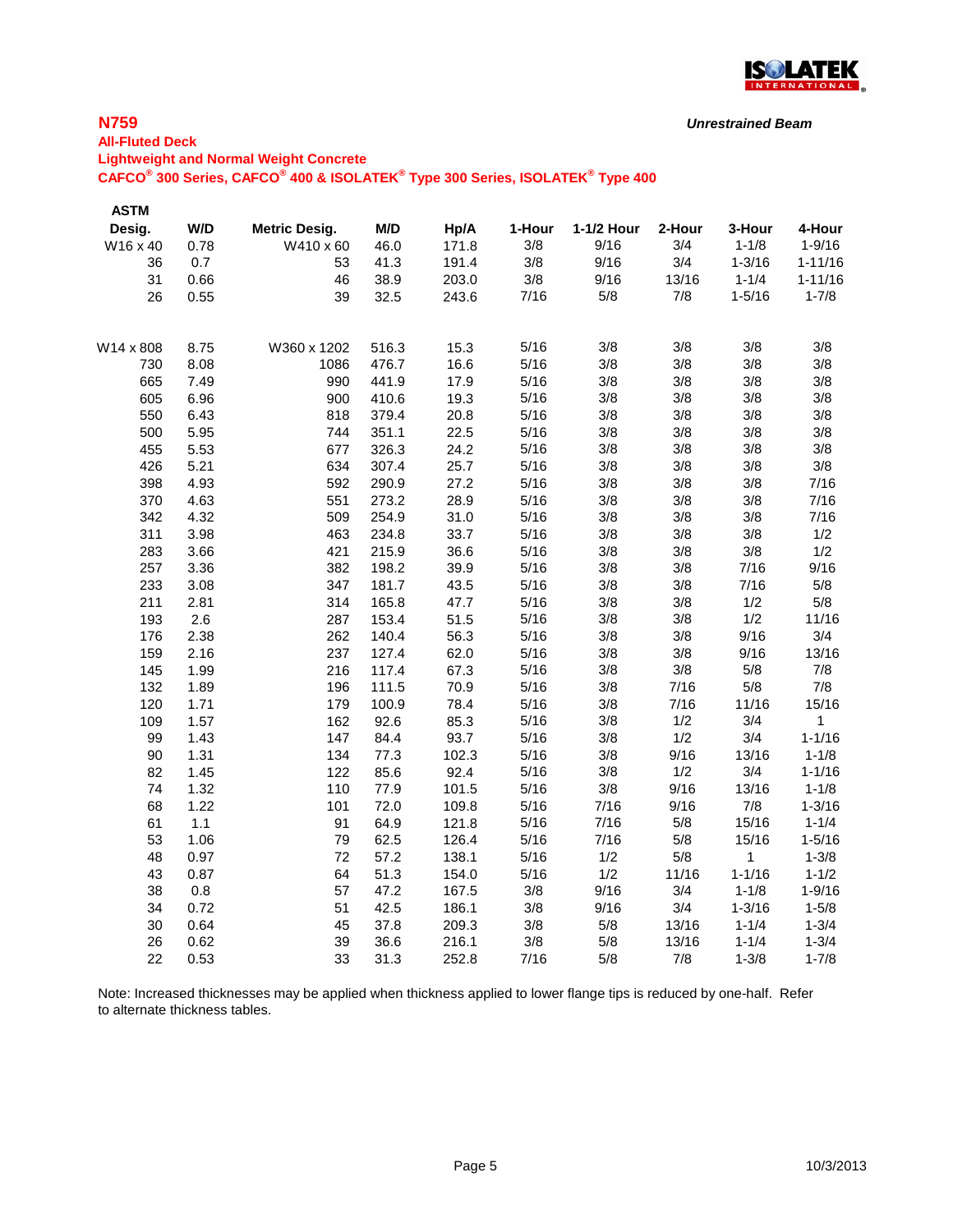

### **N759**

# **All-Fluted Deck Lightweight and Normal Weight Concrete CAFCO® 300 Series, CAFCO® 400 & ISOLATEK® Type 300 Series, ISOLATEK® Type 400**

| <b>ASTM</b> |      |                      |       |       |        |            |        |            |              |
|-------------|------|----------------------|-------|-------|--------|------------|--------|------------|--------------|
| Desig.      | W/D  | <b>Metric Desig.</b> | M/D   | Hp/A  | 1-Hour | 1-1/2 Hour | 2-Hour | 3-Hour     | 4-Hour       |
| W12 x 336   | 4.85 | W310 x 500           | 286.2 | 27.6  | 5/16   | 3/8        | 3/8    | 3/8        | 7/16         |
| 305         | 4.49 | 454                  | 264.9 | 29.8  | 5/16   | 3/8        | 3/8    | 3/8        | 7/16         |
| 279         | 4.19 | 415                  | 247.2 | 32.0  | 5/16   | 3/8        | 3/8    | 3/8        | 1/2          |
| 252         | 3.84 | 375                  | 226.6 | 34.9  | 5/16   | 3/8        | 3/8    | 3/8        | 1/2          |
| 230         | 3.55 | 342                  | 209.5 | 37.7  | 5/16   | 3/8        | 3/8    | 3/8        | 9/16         |
| 210         | 3.27 | 313                  | 192.9 | 41.0  | 5/16   | 3/8        | 3/8    | 7/16       | 9/16         |
| 190         | 3    | 283                  | 177.0 | 44.7  | 5/16   | 3/8        | 3/8    | 7/16       | 5/8          |
| 170         | 2.72 | 253                  | 160.5 | 49.3  | 5/16   | 3/8        | 3/8    | 1/2        | 11/16        |
| 152         | 2.45 | 225                  | 144.6 | 54.7  | 5/16   | 3/8        | 3/8    | 1/2        | 3/4          |
| 136         | 2.23 | 202                  | 131.6 | 60.1  | 5/16   | 3/8        | 3/8    | 9/16       | 3/4          |
| 120         | 1.99 | 179                  | 117.4 | 67.3  | 5/16   | 3/8        | 3/8    | 5/8        | 7/8          |
| 106         | 1.77 | 158                  | 104.4 | 75.7  | 5/16   | 3/8        | 7/16   | 11/16      | 15/16        |
| 96          | 1.61 | 143                  | 95.0  | 83.2  | 5/16   | 3/8        | 1/2    | 11/16      | 1            |
| 87          | 1.47 | 129                  | 86.7  | 91.1  | 5/16   | 3/8        | 1/2    | 3/4        | $1 - 1/16$   |
| 79          | 1.34 | 117                  | 79.1  | 100.0 | 5/16   | 3/8        | 1/2    | 13/16      | $1 - 1/8$    |
| 72          | 1.23 | 107                  | 72.6  | 108.9 | 5/16   | 7/16       | 9/16   | 7/8        | $1 - 3/16$   |
| 65          | 1.11 | 97                   | 65.5  | 120.7 | 5/16   | 7/16       | 5/8    | 15/16      | $1 - 1/4$    |
| 58          | 1.1  | 86                   | 64.9  | 121.8 | 5/16   | 7/16       | 5/8    | 15/16      | $1 - 1/4$    |
| 53          | 1.02 | 79                   | 60.2  | 131.4 | 5/16   | 7/16       | 5/8    | 15/16      | $1 - 5/16$   |
| 50          | 1.06 | 74                   | 62.5  | 126.4 | 5/16   | 7/16       | 5/8    | 15/16      | $1 - 5/16$   |
| 45          | 0.97 | 67                   | 57.2  | 138.1 | 5/16   | 1/2        | 5/8    | 1          | $1 - 3/8$    |
| 40          | 0.86 | 60                   | 50.7  | 155.8 | 5/16   | 1/2        | 11/16  | $1 - 1/16$ | $1 - 1/2$    |
| 35          | 0.81 | 52                   | 47.8  | 165.4 | 5/16   | 1/2        | 11/16  | $1 - 1/16$ | $1 - 1/2$    |
| 30          | 0.69 | 45                   | 40.7  | 194.2 | 3/8    | 9/16       | 13/16  | $1 - 3/16$ | $1 - 11/16$  |
| 26          | 0.61 | 39                   | 36.0  | 219.6 | 3/8    | 5/8        | 13/16  | $1 - 1/4$  | $1 - 3/4$    |
| 22          | 0.62 | 33                   | 36.6  | 216.1 | 3/8    | 5/8        | 13/16  | $1 - 1/4$  | $1 - 3/4$    |
| 19          | 0.54 | 28                   | 31.9  | 248.1 | 7/16   | 5/8        | 7/8    | $1 - 3/8$  | $1 - 7/8$    |
| 16          | 0.45 | 24                   | 26.6  | 297.7 | 7/16   | 11/16      | 15/16  | $1 - 7/16$ | $2 - 1/16$   |
| 14          | 0.4  | 21                   | 23.6  | 335.0 | 1/2    | 3/4        | 1      | $1 - 1/2$  | $2 - 1/8$    |
| W10 x 112   | 2.17 | W250 x 167           | 128.0 | 61.7  | 5/16   | 3/8        | 3/8    | 9/16       | 13/16        |
| 100         | 1.97 | 149                  | 116.2 | 68.0  | 5/16   | 3/8        | 7/16   | 5/8        | 7/8          |
| 88          | 1.74 | 131                  | 102.7 | 77.0  | 5/16   | 3/8        | 7/16   | 11/16      | 15/16        |
| 77          | 1.54 | 115                  | 90.9  | 87.0  | 5/16   | 3/8        | 1/2    | 3/4        | $\mathbf{1}$ |
| 68          | 1.38 | 101                  | 81.4  | 97.1  | 5/16   | 3/8        | 1/2    | 13/16      | $1 - 1/8$    |
| 60          | 1.22 | 89                   | 72.0  | 109.8 | 5/16   | 7/16       | 9/16   | 7/8        | $1 - 3/16$   |
| 54          | 1.11 | 80                   | 65.5  | 120.7 | 5/16   | 7/16       | 5/8    | 15/16      | $1 - 1/4$    |
| 49          | 1.01 | 73                   | 59.6  | 132.7 | 5/16   | 1/2        | 5/8    | 15/16      | $1 - 3/8$    |
| 45          | 1.06 | 67                   | 62.5  | 126.4 | 5/16   | 7/16       | 5/8    | 15/16      | $1 - 5/16$   |
| 39          | 0.92 | 58                   | 54.3  | 145.6 | 5/16   | 1/2        | 11/16  | 1          | $1 - 7/16$   |
| 33          | 0.78 | 49                   | 46.0  | 171.8 | 3/8    | 9/16       | 3/4    | $1 - 1/8$  | $1 - 9/16$   |
| 30          | 0.8  | 45                   | 47.2  | 167.5 | 3/8    | 9/16       | 3/4    | $1 - 1/8$  | $1 - 9/16$   |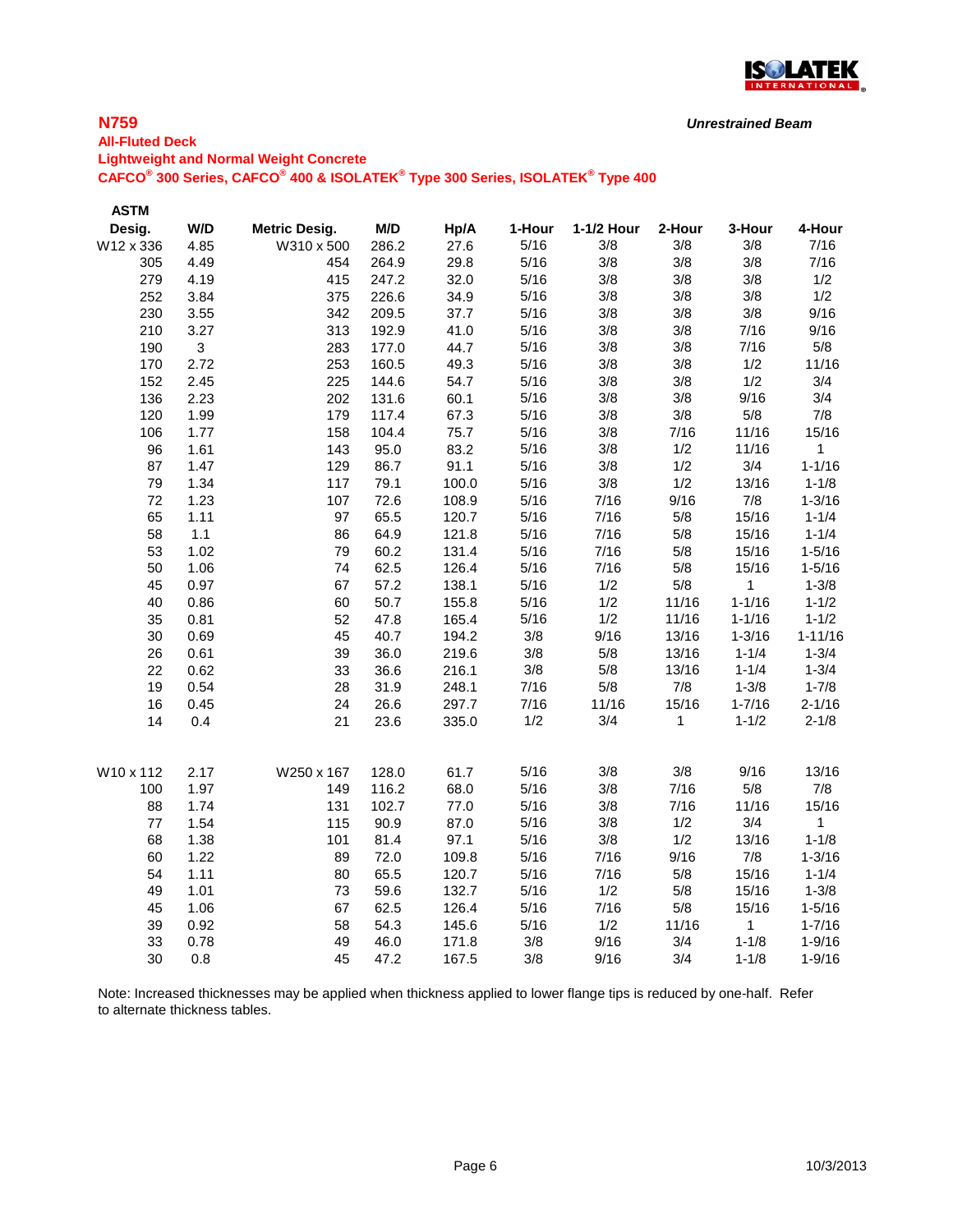

### **N759**

# **All-Fluted Deck Lightweight and Normal Weight Concrete CAFCO® 300 Series, CAFCO® 400 & ISOLATEK® Type 300 Series, ISOLATEK® Type 400**

| <b>ASTM</b>      |      |                      |      |       |        |            |        |              |                |
|------------------|------|----------------------|------|-------|--------|------------|--------|--------------|----------------|
| Desig.           | W/D  | <b>Metric Desig.</b> | M/D  | Hp/A  | 1-Hour | 1-1/2 Hour | 2-Hour | 3-Hour       | 4-Hour         |
| W10 x 26         | 0.7  | W10 x 39             | 41.3 | 191.4 | 3/8    | 9/16       | 3/4    | $1 - 3/16$   | $1 - 11/16$    |
| 22               | 0.6  | 33                   | 35.4 | 223.3 | 3/8    | 5/8        | 13/16  | $1 - 1/4$    | $1 - 13/16$    |
| 19               | 0.6  | 28                   | 35.4 | 223.3 | 3/8    | 5/8        | 13/16  | $1 - 1/4$    | $1 - 13/16$    |
| 17               | 0.54 | 25                   | 31.9 | 248.1 | 7/16   | 5/8        | 7/8    | $1 - 3/8$    | $1 - 7/8$      |
| 15               | 0.48 | 22                   | 28.3 | 279.1 | 7/16   | 11/16      | 15/16  | $1 - 7/16$   | $\overline{2}$ |
| 12               | 0.39 | 18                   | 23.0 | 343.5 | 1/2    | 3/4        | 1      | $1 - 9/16$   | $2 - 3/16$     |
| W8 x 67          | 1.65 | W200 x 100           | 97.4 | 81.2  | 5/16   | 3/8        | 7/16   | 11/16        | 1              |
| 58               | 1.44 | 86                   | 85.0 | 93.0  | 5/16   | 3/8        | 1/2    | 3/4          | $1 - 1/16$     |
| 48               | 1.21 | 71                   | 71.4 | 110.7 | 5/16   | 7/16       | 9/16   | 7/8          | $1 - 3/16$     |
| 40               | 1.03 | 59                   | 60.8 | 130.1 | 5/16   | 7/16       | $5/8$  | 15/16        | $1 - 5/16$     |
| 35               | 0.9  | 52                   | 53.1 | 148.9 | 5/16   | 1/2        | 11/16  | $\mathbf{1}$ | $1 - 7/16$     |
| 31               | 0.8  | 46                   | 47.2 | 167.5 | 3/8    | 9/16       | 3/4    | $1 - 1/8$    | $1 - 9/16$     |
| 28               | 0.81 | 42                   | 47.8 | 165.4 | 5/16   | 1/2        | 11/16  | $1 - 1/16$   | $1 - 1/2$      |
| 24               | 0.7  | 36                   | 41.3 | 191.4 | 3/8    | 9/16       | 3/4    | $1 - 3/16$   | $1 - 11/16$    |
| 21               | 0.67 | 31                   | 39.5 | 200.0 | 3/8    | 9/16       | 13/16  | $1 - 3/16$   | $1 - 11/16$    |
| 18               | 0.58 | 27                   | 34.2 | 231.0 | 3/8    | 5/8        | 7/8    | $1 - 5/16$   | $1 - 13/16$    |
| 15               | 0.55 | 22                   | 32.5 | 243.6 | 7/16   | 5/8        | 7/8    | $1 - 5/16$   | $1 - 7/8$      |
| 13               | 0.48 | 19                   | 28.3 | 279.1 | 7/16   | 11/16      | 15/16  | $1 - 7/16$   | $\overline{2}$ |
| 10               | 0.37 | 15                   | 21.8 | 362.1 | 1/2    | 3/4        | 1      | $1 - 9/16$   | $2 - 3/16$     |
| W6 x 25          | 0.83 | W150 x 37            | 49.0 | 161.4 | 5/16   | 1/2        | 11/16  | $1 - 1/16$   | $1 - 1/2$      |
| 20               | 0.67 | 30                   | 39.5 | 200.0 | 3/8    | 9/16       | 13/16  | $1 - 3/16$   | $1 - 11/16$    |
| 16               | 0.68 | 24                   | 40.1 | 197.0 | $3/8$  | 9/16       | 13/16  | $1 - 3/16$   | $1 - 11/16$    |
| 15               | 0.52 | 22                   | 30.7 | 257.7 | 7/16   | 11/16      | 7/8    | $1 - 3/8$    | $1 - 15/16$    |
| 12               | 0.52 | 18                   | 30.7 | 257.7 | 7/16   | 11/16      | 7/8    | $1 - 3/8$    | $1 - 15/16$    |
| $\boldsymbol{9}$ | 0.39 | 14                   | 23.0 | 343.5 | 1/2    | 3/4        | 1      | $1 - 9/16$   | $2 - 3/16$     |
| 8.5              | 0.37 | 13                   | 21.8 | 362.1 | 1/2    | 3/4        | 1      | $1 - 9/16$   | $2 - 3/16$     |
| W5 x 19          | 0.77 | W130 x 28            | 45.4 | 174.0 | 3/8    | 9/16       | 3/4    | $1 - 1/8$    | $1 - 9/16$     |
| 16               | 0.66 | 24                   | 38.9 | 203.0 | 3/8    | 9/16       | 13/16  | $1 - 1/4$    | $1 - 11/16$    |
| W4 x 13          | 0.67 | W100 x 19            | 39.5 | 200.0 | 3/8    | 9/16       | 13/16  | $1 - 3/16$   | $1 - 11/16$    |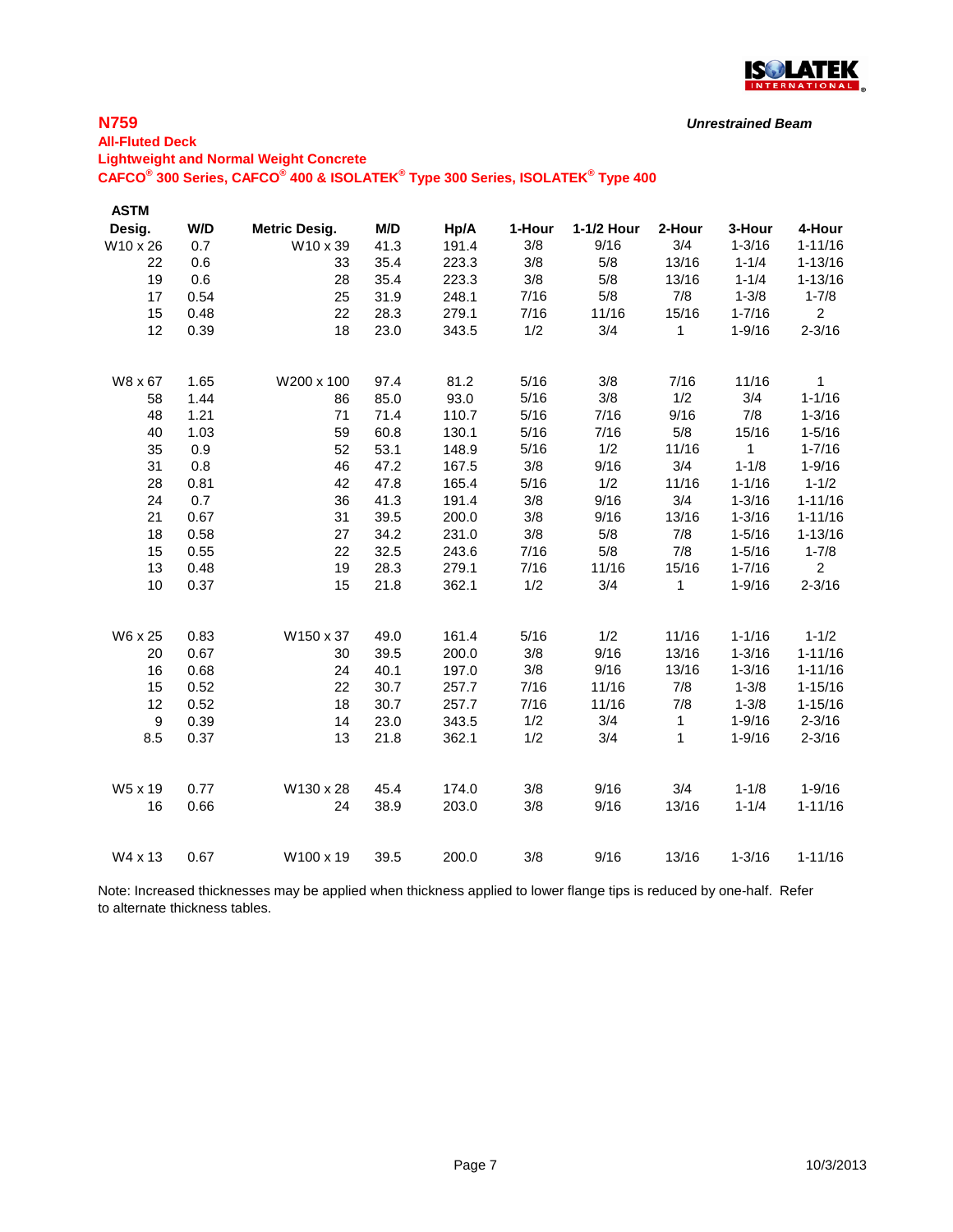

#### *Unrestrained Beam*

#### **All-Fluted Deck Lightweight and Normal Weight Concrete CAFCO® 300 Series, CAFCO® 400 & ISOLATEK® Type 300 Series, ISOLATEK® Type 400**

| <b>ASTM</b> |                |                      |       |      |       |                       |
|-------------|----------------|----------------------|-------|------|-------|-----------------------|
| Desig.      | W/D            | <b>Metric Desig.</b> | M/D   | Hp/A |       | 2-1/2 Hour 3-1/2 Hour |
| W44 x 335   | 2.52           | W1120 x 498          | 148.7 | 53.2 | 7/16  | 5/8                   |
| 290         | 2.2            | 432                  | 129.8 | 60.9 | 1/2   | 11/16                 |
| 262         | $\overline{2}$ | 390                  | 118.0 | 67.0 | 1/2   | 11/16                 |
| 230         | 1.77           | 342                  | 104.4 | 75.7 | 9/16  | 3/4                   |
| W40 x 593   | 4.56           | W1000 x 883          | 269.0 | 29.4 | 3/8   | 3/8                   |
| 503         | 3.93           | 748                  | 231.9 | 34.1 | 3/8   | 7/16                  |
| 431         | 3.42           | 641                  | 201.8 | 39.2 | 3/8   | 1/2                   |
| 397         | 3.15           | 591                  | 185.9 | 42.5 | 3/8   | 1/2                   |
| 392         | 3.38           | 583                  | 199.4 | 39.6 | 3/8   | 1/2                   |
| 372         | 2.98           | 554                  | 175.8 | 45.0 | 3/8   | 1/2                   |
| 362         | 2.9            | 539                  | 171.1 | 46.2 | 3/8   | 9/16                  |
| 331         | 2.9            | 493                  | 171.1 | 46.2 | 3/8   | 9/16                  |
| 327         | 2.89           | 487                  | 170.5 | 46.4 | 3/8   | 9/16                  |
| 324         | 2.61           | 482                  | 154.0 | 51.3 | 7/16  | 9/16                  |
| 297         | 2.41           | 442                  | 142.2 | 55.6 | 7/16  | 5/8                   |
| 278         | 2.48           | 414                  | 146.3 | 54.0 | 7/16  | 5/8                   |
| 277         | 2.25           | 412                  | 132.8 | 59.5 | 7/16  | 5/8                   |
| 264         | 2.36           | 393                  | 139.2 | 56.8 | 7/16  | 5/8                   |
| 249         | 2.02           | 371                  | 119.2 | 66.3 | 1/2   | 11/16                 |
| 235         | 2.1            | 350                  | 123.9 | 63.8 | 1/2   | 11/16                 |
| 215         | 1.76           | 321                  | 103.8 | 76.1 | 9/16  | 3/4                   |
| 211         | 1.9            | 314                  | 112.1 | 70.5 | 1/2   | 3/4                   |
| 199         | 1.64           | 296                  | 96.8  | 81.7 | 9/16  | 13/16                 |
| 183         | 1.66           | 272                  | 97.9  | 80.7 | 9/16  | 13/16                 |
| 167         | 1.53           | 249                  | 90.3  | 87.6 | 5/8   | 7/8                   |
| 149         | 1.37           | 222                  | 80.8  | 97.8 | 11/16 | 15/16                 |
| W36 x 798   | 6.09           | W920 x 1188          | 359.3 | 22.0 | 3/8   | 3/8                   |
| 650         | 5.08           | 967                  | 299.7 | 26.4 | 3/8   | 3/8                   |
| 527         | 4.22           | 784                  | 249.0 | 31.7 | 3/8   | 3/8                   |
| 439         | 3.57           | 653                  | 210.6 | 37.5 | 3/8   | 7/16                  |
| 393         | 3.25           | 585                  | 191.8 | 41.2 | 3/8   | 1/2                   |
| 359         | 2.97           | 534                  | 175.2 | 45.1 | 3/8   | 1/2                   |
| 328         | 2.73           | 488                  | 161.1 | 49.1 | 3/8   | 9/16                  |
| 300         | 2.5            | 446                  | 147.5 | 53.6 | 7/16  | 5/8                   |
| 280         | 2.35           | 417                  | 138.7 | 57.0 | 7/16  | 5/8                   |
| 260         | 2.18           | 387                  | 128.6 | 61.5 | 1/2   | 11/16                 |
| 256         | 2.37           | 381                  | 139.8 | 56.5 | 7/16  | 5/8                   |
| 245         | 2.08           | 365                  | 122.7 | 64.4 | 1/2   | 11/16                 |
| 232         | 2.15           | 345                  | 126.9 | 62.3 | 1/2   | 11/16                 |
| 230         | 1.95           | 342                  | 115.1 | 68.7 | 1/2   | 3/4                   |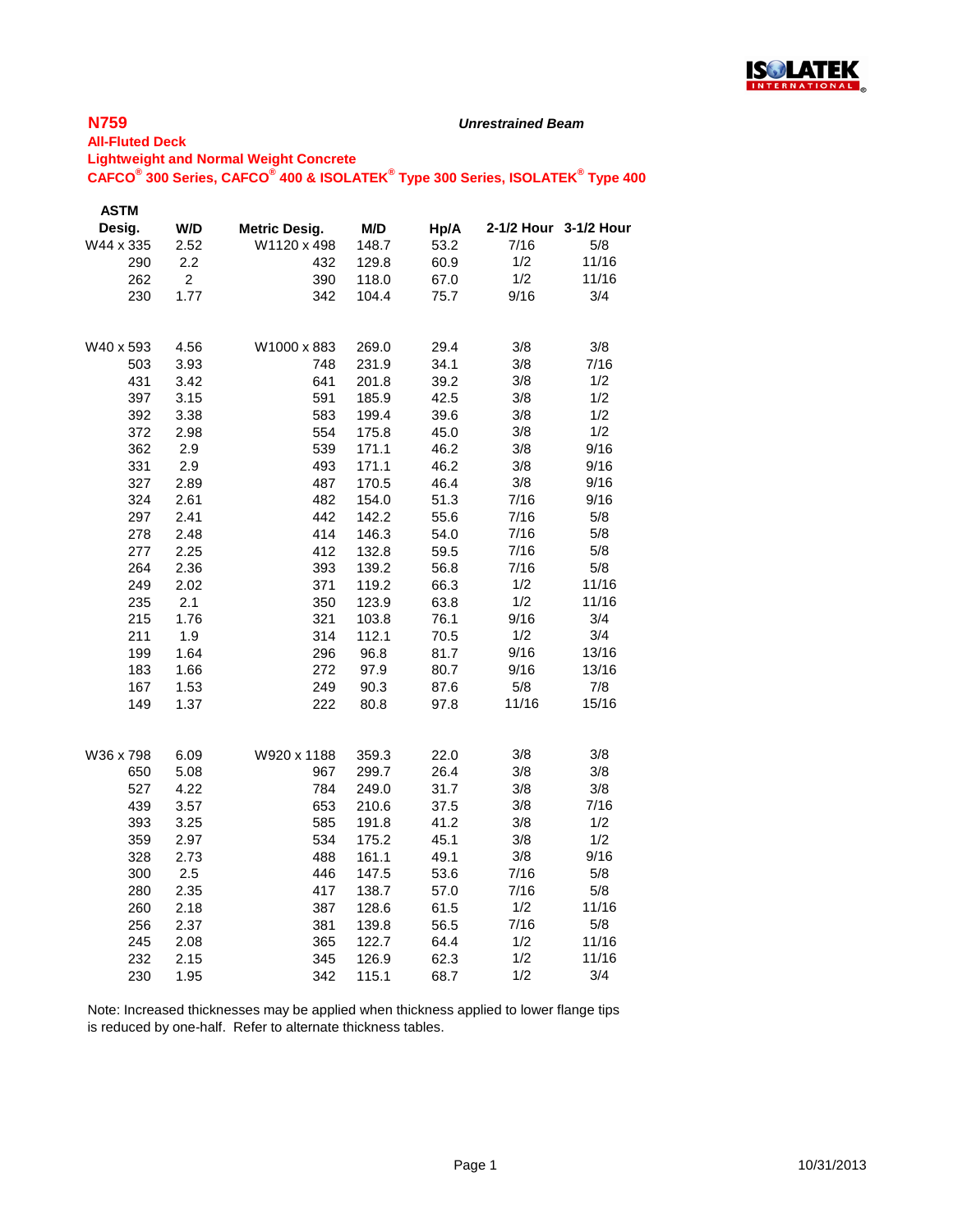

#### *Unrestrained Beam*

#### **All-Fluted Deck Lightweight and Normal Weight Concrete**

**CAFCO® 300 Series, CAFCO® 400 & ISOLATEK® Type 300 Series, ISOLATEK® Type 400**

| <b>ASTM</b> |      |                      |       |       |       |                       |
|-------------|------|----------------------|-------|-------|-------|-----------------------|
| Desig.      | W/D  | <b>Metric Desig.</b> | M/D   | Hp/A  |       | 2-1/2 Hour 3-1/2 Hour |
| W36 x 210   | 1.96 | W920 x 313           | 115.6 | 68.4  | 1/2   | 3/4                   |
| 194         | 1.81 | 289                  | 106.8 | 74.0  | 9/16  | 3/4                   |
| 182         | 1.72 | 271                  | 101.5 | 77.9  | 9/16  | 13/16                 |
| 170         | 1.6  | 253                  | 94.4  | 83.7  | 9/16  | 13/16                 |
| 160         | 1.51 | 238                  | 89.1  | 88.7  | 5/8   | 7/8                   |
| 150         | 1.43 | 223                  | 84.4  | 93.7  | 5/8   | 7/8                   |
| 135         | 1.29 | 201                  | 76.1  | 103.9 | 11/16 | 15/16                 |
| W33 x 387   | 3.31 | W840 x 576           | 195.3 | 40.5  | 3/8   | 1/2                   |
| 354         | 3.05 | 527                  | 180.0 | 43.9  | 3/8   | 1/2                   |
| 318         | 2.77 | 473                  | 163.4 | 48.4  | 3/8   | 9/16                  |
| 291         | 2.55 | 433                  | 150.5 | 52.5  | 7/16  | 9/16                  |
| 263         | 2.33 | 392                  | 137.5 | 57.5  | 7/16  | 5/8                   |
| 241         | 2.13 | 359                  | 125.7 | 62.9  | 1/2   | 11/16                 |
| 221         | 1.97 | 329                  | 116.2 | 68.0  | 1/2   | 11/16                 |
| 201         | 1.79 | 299                  | 105.6 | 74.9  | 9/16  | 3/4                   |
| 169         | 1.7  | 251                  | 100.3 | 78.8  | 9/16  | 13/16                 |
| 152         | 1.53 | 226                  | 90.3  | 87.6  | 5/8   | 7/8                   |
| 141         | 1.43 | 210                  | 84.4  | 93.7  | 5/8   | 7/8                   |
| 130         | 1.32 | 193                  | 77.9  | 101.5 | 11/16 | 15/16                 |
| 118         | 1.21 | 176                  | 71.4  | 110.7 | 11/16 | 1                     |
| W30 x 391   | 3.59 | W760 x 582           | 211.8 | 37.3  | 3/8   | 7/16                  |
| 357         | 3.31 | 531                  | 195.3 | 40.5  | 3/8   | 1/2                   |
| 326         | 3.05 | 484                  | 180.0 | 43.9  | 3/8   | 1/2                   |
| 292         | 2.73 | 434                  | 161.1 | 49.1  | 3/8   | 9/16                  |
| 261         | 2.46 | 389                  | 145.1 | 54.5  | 7/16  | 5/8                   |
| 235         | 2.24 | 350                  | 132.2 | 59.8  | 7/16  | 5/8                   |
| 211         | 2.01 | 314                  | 118.6 | 66.7  | 1/2   | 11/16                 |
| 191         | 1.85 | 284                  | 109.2 | 72.4  | 9/16  | 3/4                   |
| 173         | 1.66 | 257                  | 97.9  | 80.7  | 9/16  | 13/16                 |
| 148         | 1.64 | 220                  | 96.8  | 81.7  | 9/16  | 13/16                 |
| 132         | 1.47 | 196                  | 86.7  | 91.1  | 5/8   | 7/8                   |
| 124         | 1.39 | 185                  | 82.0  | 96.4  | 5/8   | 15/16                 |
| 116         | 1.3  | 173                  | 76.7  | 103.1 | 11/16 | 15/16                 |
| 108         | 1.21 | 161                  | 71.4  | 110.7 | 11/16 | 1                     |
| 99          | 1.12 | 147                  | 66.1  | 119.6 | 3/4   | $1 - 1/16$            |
| 90          | 1.02 | 134                  | 60.2  | 131.4 | 13/16 | $1 - 1/8$             |
| W27 x 539   | 5.08 | W690 x 802           | 299.7 | 26.4  | 3/8   | 3/8                   |
| 368         | 3.64 | 548                  | 214.8 | 36.8  | 3/8   | 7/16                  |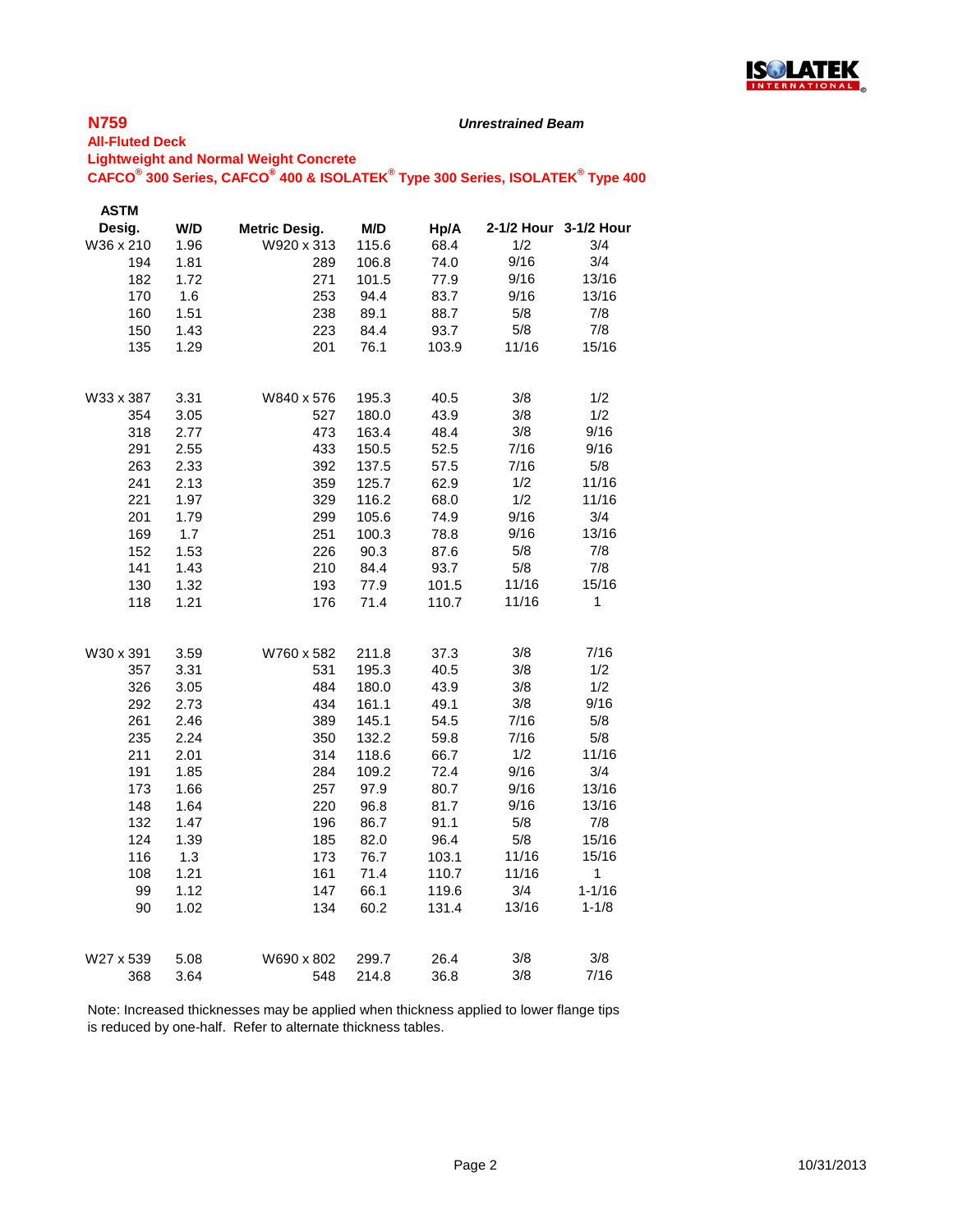

#### *Unrestrained Beam*

### **All-Fluted Deck Lightweight and Normal Weight Concrete**

**CAFCO® 300 Series, CAFCO® 400 & ISOLATEK® Type 300 Series, ISOLATEK® Type 400**

| <b>ASTM</b> |              |                      |              |              |                |                       |
|-------------|--------------|----------------------|--------------|--------------|----------------|-----------------------|
| Desig.      | W/D          | <b>Metric Desig.</b> | M/D          | Hp/A         |                | 2-1/2 Hour 3-1/2 Hour |
| W27 x 336   | 3.36         | W690 x 500           | 198.2        | 39.9         | 3/8            | 1/2                   |
| 307         | 3.11         | 457                  | 183.5        | 43.1         | 3/8            | 1/2                   |
| 281         | 2.86         | 418                  | 168.7        | 46.8         | 3/8            | 9/16                  |
| 258         | 2.64         | 384                  | 155.8        | 50.8         | 7/16           | 9/16                  |
| 235         | 2.43         | 350                  | 143.4        | 55.1         | 7/16           | 5/8                   |
| 217         | 2.26         | 323                  | 133.3        | 59.3         | 7/16           | 5/8                   |
| 194         | 2.03         | 289                  | 119.8        | 66.0         | 1/2            | 11/16                 |
| 178         | 1.87         | 265                  | 110.3        | 71.6         | 1/2            | 3/4                   |
| 161         | 1.7          | 240                  | 100.3        | 78.8         | 9/16           | 13/16                 |
| 146         | 1.55         | 217                  | 91.5         | 86.4         | 5/8            | 7/8                   |
| 129         | 1.56         | 192                  | 92.0         | 85.9         | 5/8            | 7/8                   |
| 114         | 1.39         | 170                  | 82.0         | 96.4         | 5/8            | 15/16                 |
| 102         | 1.24         | 152                  | 73.2         | 108.1        | 11/16          | $\mathbf{1}$          |
| 94          | 1.15         | 140                  | 67.9         | 116.5        | 3/4            | $1 - 1/16$            |
| 84          | 1.03         | 125                  | 60.8         | 130.1        | 13/16          | $1 - 1/8$             |
|             |              |                      |              |              |                |                       |
| W24 x 370   | 3.98         | W610 x 551           | 234.8        | 33.7         | 3/8            | 7/16                  |
| 335         | 3.66         | 498                  | 215.9        | 36.6         | 3/8            | 7/16                  |
| 306         | 3.37         | 455                  | 198.8        | 39.8         | 3/8            | 1/2<br>1/2            |
| 279         | 3.11         | 415                  | 183.5        | 43.1         | 3/8            |                       |
| 250         | 2.81         | 372                  | 165.8        | 47.7         | 3/8            | 9/16                  |
| 229         | 2.6          | 341                  | 153.4        | 51.5         | 7/16           | 9/16                  |
| 207         | 2.36         | 307                  | 139.2        | 56.8         | 7/16           | 5/8                   |
| 192         | 2.2          | 285                  | 129.8        | 60.9         | 1/2<br>1/2     | 11/16<br>11/16        |
| 176         | 2.03         | 262                  | 119.8        | 66.0         | 1/2            |                       |
| 162         | 1.88         | 241                  | 110.9        | 71.3         | 9/16           | 3/4<br>13/16          |
| 146         | 1.7          | 217                  | 100.3        | 78.8         | 5/8            | 7/8                   |
| 131<br>117  | 1.54<br>1.38 | 195<br>174           | 90.9<br>81.4 | 87.0<br>97.1 | 5/8            | 15/16                 |
| 104         | 1.24         | 155                  | 73.2         | 108.1        | 11/16          | $\mathbf{1}$          |
| 103         | 1.4          | 153                  | 82.6         | 95.7         | 5/8            | 15/16                 |
| 94          | 1.28         |                      |              |              | 11/16          | 15/16                 |
| 84          |              | 140<br>125           | 75.5         | 104.7        | 3/4            | $1 - 1/16$            |
|             | 1.15         |                      | 67.9         | 116.5        | 3/4            | $1 - 1/8$             |
| 76          | 1.05         | 113                  | 62.0         | 127.6        |                |                       |
| 68          | 0.94         | 101                  | 55.5         | 142.5        | 13/16<br>13/16 | $1 - 3/16$            |
| 62          | 0.93         | 92                   | 54.9         | 144.1        |                | $1 - 3/16$            |
| 55          | 0.82         | 82                   | 48.4         | 163.4        | 7/8            | $1 - 1/4$             |
| W21 x 201   | 2.5          | W530 x 300           | 147.5        | 53.6         | 7/16           | 5/8                   |
| 182         | 2.28         | 272                  | 134.5        | 58.8         | 7/16           | 5/8                   |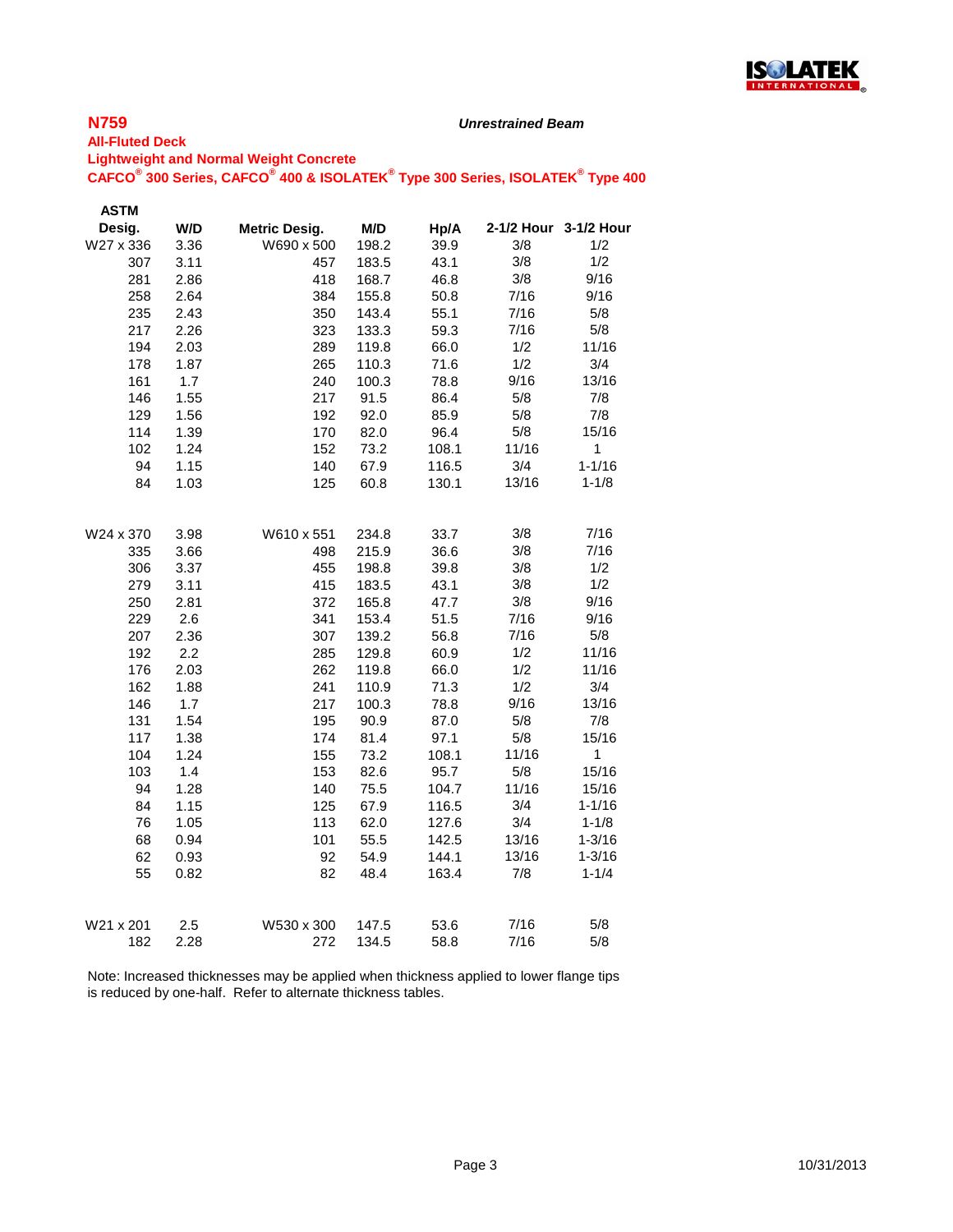

#### *Unrestrained Beam*

### **All-Fluted Deck Lightweight and Normal Weight Concrete**

**CAFCO® 300 Series, CAFCO® 400 & ISOLATEK® Type 300 Series, ISOLATEK® Type 400**

| <b>ASTM</b> |      |                      |       |       |              |                       |
|-------------|------|----------------------|-------|-------|--------------|-----------------------|
| Desig.      | W/D  | <b>Metric Desig.</b> | M/D   | Hp/A  |              | 2-1/2 Hour 3-1/2 Hour |
| W21 x 166   | 2.09 | W530 x 248           | 123.3 | 64.1  | 1/2          | 11/16                 |
| 147         | 1.87 | 219                  | 110.3 | 71.6  | 1/2          | 3/4                   |
| 132         | 1.68 | 196                  | 99.1  | 79.8  | 9/16         | 13/16                 |
| 122         | 1.57 | 182                  | 92.6  | 85.3  | 5/8          | 13/16                 |
| 111         | 1.43 | 165                  | 84.4  | 93.7  | 5/8          | 7/8                   |
| 101         | 1.3  | 150                  | 76.7  | 103.1 | 11/16        | 15/16                 |
| 93          | 1.4  | 138                  | 82.6  | 95.7  | 5/8          | 15/16                 |
| 83          | 1.26 | 123                  | 74.3  | 106.3 | 11/16        | $\mathbf{1}$          |
| 73          | 1.11 | 109                  | 65.5  | 120.7 | 3/4          | $1 - 1/16$            |
| 68          | 1.04 | 101                  | 61.4  | 128.8 | 13/16        | $1 - 1/8$             |
| 62          | 0.95 | 92                   | 56.1  | 141.0 | 13/16        | $1 - 3/16$            |
| 57          | 0.95 | 85                   | 56.1  | 141.0 | 13/16        | $1 - 3/16$            |
| 55          | 0.85 | 82                   | 50.2  | 157.6 | 7/8          | $1 - 1/4$             |
| 50          | 0.83 | 74                   | 49.0  | 161.4 | 7/8          | $1 - 1/4$             |
| 48          | 0.75 | 72                   | 44.3  | 178.6 | 15/16        | $1 - 5/16$            |
| 44          | 0.74 | 66                   | 43.7  | 181.1 | 15/16        | $1 - 3/8$             |
|             |      |                      |       |       |              |                       |
| W18 x 175   | 2.46 | W460 x 260           | 145.1 | 54.5  | 7/16         | 5/8                   |
| 158         | 2.24 | 235                  | 132.2 | 59.8  | 7/16         | 5/8                   |
| 143         | 2.05 | 213                  | 121.0 | 65.4  | 1/2          | 11/16                 |
| 130         | 1.88 | 193                  | 110.9 | 71.3  | 1/2          | 3/4                   |
| 119         | 1.72 | 177                  | 101.5 | 77.9  | 9/16         | 13/16                 |
| 106         | 1.55 | 158                  | 91.5  | 86.4  | 5/8          | 7/8                   |
| 97          | 1.42 | 144                  | 83.8  | 94.4  | 5/8          | 7/8                   |
| 86          | 1.27 | 128                  | 74.9  | 105.5 | 11/16        | 1                     |
| 76          | 1.13 | 113                  | 66.7  | 118.6 | 3/4          | $1 - 1/16$            |
| 71          | 1.22 | 106                  | 72.0  | 109.8 | 11/16        | 1                     |
| 65          | 1.13 | 97                   | 66.7  | 118.6 | 3/4          | $1 - 1/16$            |
| 60          | 1.04 | 89                   | 61.4  | 128.8 | 13/16        | $1 - 1/8$             |
| 55          | 0.96 | 82                   | 56.6  | 139.6 | 13/16        | $1 - 3/16$            |
| 50          | 0.88 | 74                   | 51.9  | 152.3 | 7/8          | $1 - 1/4$             |
| 46          | 0.87 | 68                   | 51.3  | 154.0 | 7/8          | $1 - 1/4$             |
| 40          | 0.76 | 60                   | 44.8  | 176.3 | 15/16        | $1 - 5/16$            |
| 35          | 0.67 | 52                   | 39.5  | 200.0 | $\mathbf{1}$ | $1 - 7/16$            |
|             |      |                      |       |       |              |                       |
| W16 x 100   | 1.59 | W410 x 149           | 93.8  | 84.3  | 5/8          | 13/16                 |
| 89          | 1.43 | 132                  | 84.4  | 93.7  | 5/8          | 7/8                   |
| 77          | 1.25 | 114                  | 73.8  | 107.2 | 11/16        | $\mathbf{1}$          |
| 67          | 1.09 | 100                  | 64.3  | 122.9 | 3/4          | $1 - 1/16$            |
| 57          | 1.09 | 85                   | 64.3  | 122.9 | 3/4          | $1 - 1/16$            |
| 50          | 0.96 | 74                   | 56.6  | 139.6 | 13/16        | $1 - 3/16$            |
| 45          | 0.87 | 67                   | 51.3  | 154.0 | 7/8          | $1 - 1/4$             |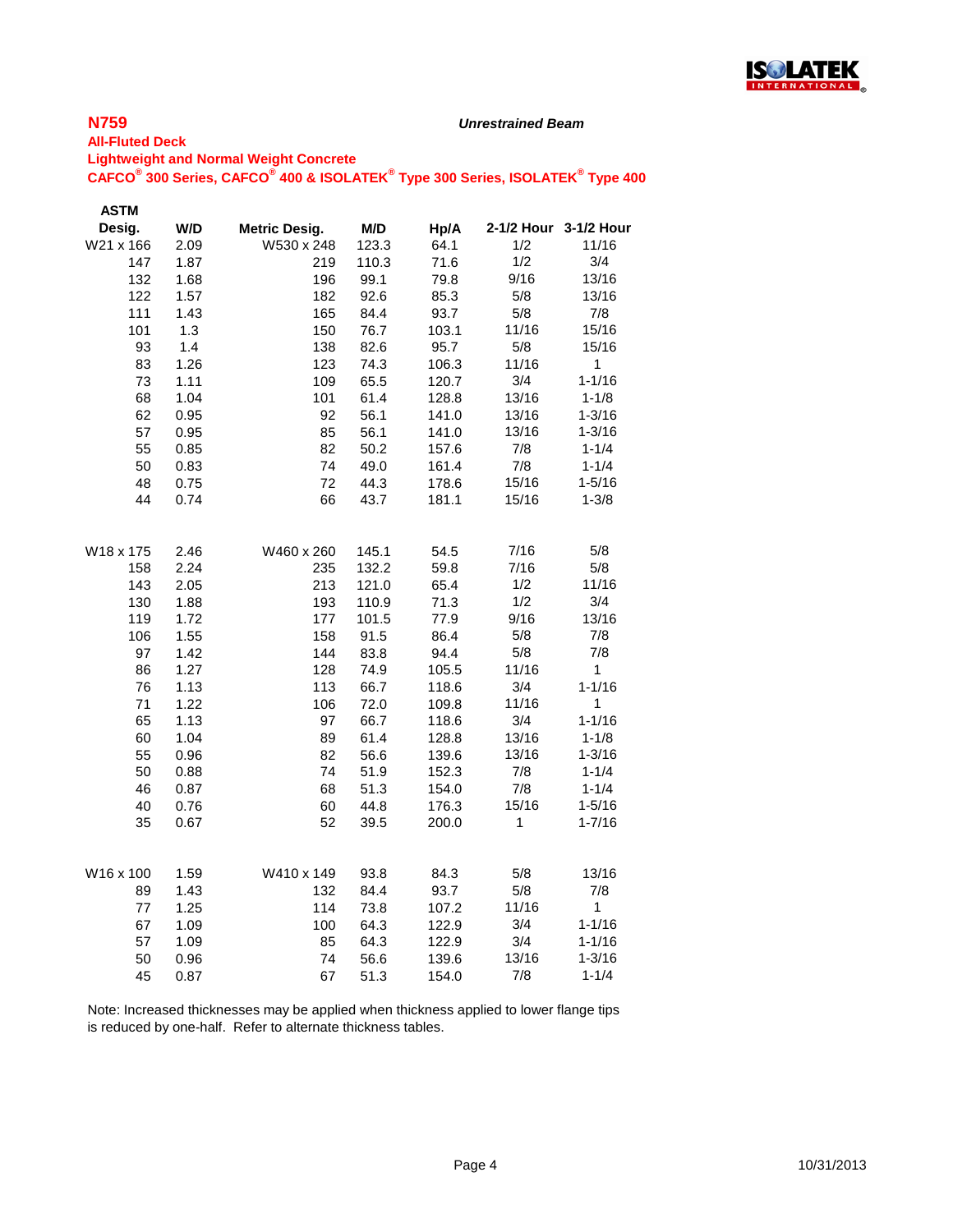

#### *Unrestrained Beam*

### **All-Fluted Deck Lightweight and Normal Weight Concrete**

### **CAFCO® 300 Series, CAFCO® 400 & ISOLATEK® Type 300 Series, ISOLATEK® Type 400**

| <b>ASTM</b> |      |               |       |       |            |                       |
|-------------|------|---------------|-------|-------|------------|-----------------------|
| Desig.      | W/D  | Metric Desig. | M/D   | Hp/A  |            | 2-1/2 Hour 3-1/2 Hour |
| W16 x 40    | 0.78 | W410 x 60     | 46.0  | 171.8 | 15/16      | $1 - 5/16$            |
| 36          | 0.7  | 53            | 41.3  | 191.4 | 1          | $1 - 3/8$             |
| 31          | 0.66 | 46            | 38.9  | 203.0 | 1          | $1 - 7/16$            |
| 26          | 0.55 | 39            | 32.5  | 243.6 | $1 - 1/8$  | $1 - 9/16$            |
| W14 x 808   | 8.75 | W360 x 1202   | 516.3 | 15.3  | 3/8        | 3/8                   |
| 730         | 8.08 | 1086          | 476.7 | 16.6  | 3/8        | 3/8                   |
| 665         | 7.49 | 990           | 441.9 | 17.9  | 3/8        | 3/8                   |
| 605         | 6.96 | 900           | 410.6 | 19.3  | 3/8        | 3/8                   |
| 550         | 6.43 | 818           | 379.4 | 20.8  | 3/8        | 3/8                   |
| 500         | 5.95 | 744           | 351.1 | 22.5  | 3/8        | 3/8                   |
| 455         | 5.53 | 677           | 326.3 | 24.2  | 3/8        | 3/8                   |
| 426         | 5.21 | 634           | 307.4 | 25.7  | 3/8        | 3/8                   |
| 398         | 4.93 | 592           | 290.9 | 27.2  | 3/8        | 3/8                   |
| 370         | 4.63 | 551           | 273.2 | 28.9  | 3/8        | 3/8                   |
| 342         | 4.32 | 509           | 254.9 | 31.0  | 3/8        | 3/8                   |
| 311         | 3.98 | 463           | 234.8 | 33.7  | 3/8        | 7/16                  |
| 283         | 3.66 | 421           | 215.9 | 36.6  | 3/8        | 7/16                  |
| 257         | 3.36 | 382           | 198.2 | 39.9  | 3/8        | 1/2                   |
| 233         | 3.08 | 347           | 181.7 | 43.5  | 3/8        | 1/2                   |
| 211         | 2.81 | 314           | 165.8 | 47.7  | 3/8        | 9/16                  |
| 193         | 2.6  | 287           | 153.4 | 51.5  | 7/16       | 9/16                  |
| 176         | 2.38 | 262           | 140.4 | 56.3  | 7/16       | 5/8                   |
| 159         | 2.16 | 237           | 127.4 | 62.0  | 1/2        | 11/16                 |
| 145         | 1.99 | 216           | 117.4 | 67.3  | 1/2        | 11/16                 |
| 132         | 1.89 | 196           | 111.5 | 70.9  | 1/2        | 3/4                   |
| 120         | 1.71 | 179           | 100.9 | 78.4  | 9/16       | 13/16                 |
| 109         | 1.57 | 162           | 92.6  | 85.3  | 5/8        | 13/16                 |
| 99          | 1.43 | 147           | 84.4  | 93.7  | 5/8        | 7/8                   |
| 90          | 1.31 | 134           | 77.3  | 102.3 | 11/16      | 15/16                 |
| 82          | 1.45 | 122           | 85.6  | 92.4  | 5/8        | 7/8                   |
| 74          | 1.32 | 110           | 77.9  | 101.5 | 11/16      | 15/16                 |
| 68          | 1.22 | 101           | 72.0  | 109.8 | 11/16      | 1                     |
| 61          | 1.1  | 91            | 64.9  | 121.8 | 3/4        | $1 - 1/16$            |
| 53          | 1.06 | 79            | 62.5  | 126.4 | 3/4        | $1 - 1/16$            |
| 48          | 0.97 | 72            | 57.2  | 138.1 | 13/16      | $1 - 1/8$             |
| 43          | 0.87 | 64            | 51.3  | 154.0 | 7/8        | $1 - 1/4$             |
| 38          | 0.8  | 57            | 47.2  | 167.5 | 15/16      | $1 - 5/16$            |
| 34          | 0.72 | 51            | 42.5  | 186.1 | 15/16      | $1 - 3/8$             |
| 30          | 0.64 | 45            | 37.8  | 209.3 | 1          | $1 - 7/16$            |
| 26          | 0.62 | 39            | 36.6  | 216.1 | $1 - 1/16$ | $1 - 1/2$             |
| 22          | 0.53 | 33            | 31.3  | 252.8 | $1 - 1/8$  | $1 - 9/16$            |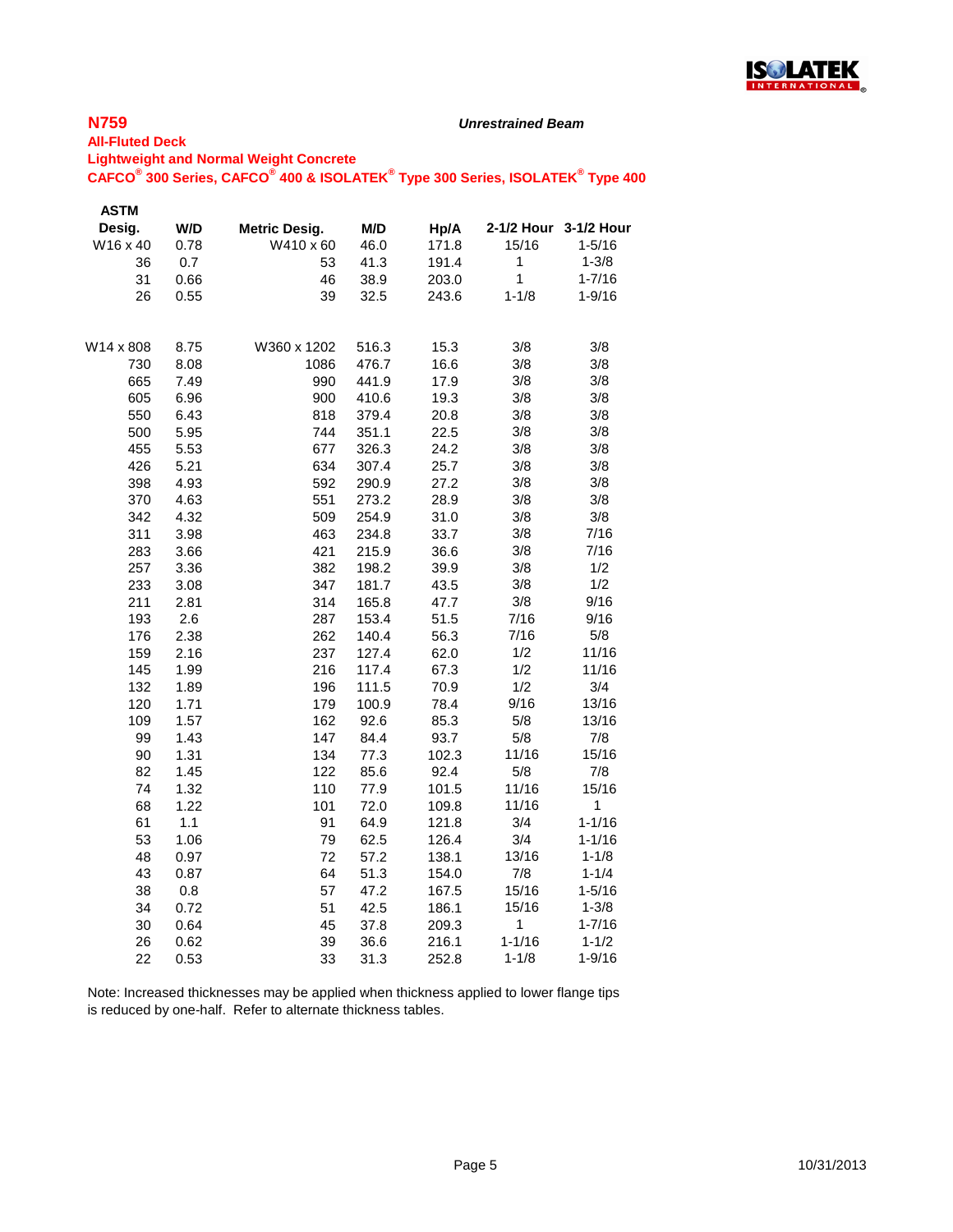

#### *Unrestrained Beam*

#### **All-Fluted Deck Lightweight and Normal Weight Concrete CAFCO® 300 Series, CAFCO® 400 & ISOLATEK® Type 300 Series, ISOLATEK® Type 400**

| Desig.<br>W/D<br><b>Metric Desig.</b><br>M/D<br>2-1/2 Hour 3-1/2 Hour<br>Hp/A |             |
|-------------------------------------------------------------------------------|-------------|
|                                                                               |             |
| W12 x 336<br>4.85<br>W310 x 500<br>3/8<br>286.2<br>27.6                       | 3/8         |
| 305<br>4.49<br>454<br>264.9<br>29.8<br>3/8                                    | 3/8         |
| 3/8<br>279<br>4.19<br>415<br>32.0<br>247.2                                    | 3/8         |
| 3/8<br>252<br>3.84<br>375<br>34.9<br>226.6                                    | 7/16        |
| 230<br>3/8<br>3.55<br>342<br>209.5<br>37.7                                    | 7/16        |
| 210<br>313<br>3/8<br>3.27<br>192.9<br>41.0                                    | 1/2         |
| 3/8<br>190<br>3<br>283<br>177.0<br>44.7                                       | 1/2         |
| 170<br>253<br>3/8<br>2.72<br>160.5<br>49.3                                    | 9/16        |
| 152<br>2.45<br>225<br>144.6<br>7/16<br>54.7                                   | 5/8         |
| 136<br>2.23<br>202<br>60.1<br>7/16<br>131.6                                   | 5/8         |
| 1/2<br>120<br>179<br>1.99<br>117.4<br>67.3                                    | 11/16       |
| 9/16<br>106<br>1.77<br>158<br>104.4<br>75.7                                   | 3/4         |
| 9/16<br>96<br>1.61<br>143<br>83.2<br>95.0                                     | 13/16       |
| 87<br>129<br>91.1<br>5/8<br>1.47<br>86.7                                      | 7/8         |
| 79<br>1.34<br>117<br>79.1<br>11/16<br>100.0                                   | 15/16       |
| 72<br>1.23<br>107<br>72.6<br>11/16<br>108.9                                   | 1           |
| 65<br>1.11<br>97<br>3/4<br>65.5<br>120.7                                      | $1 - 1/16$  |
| 3/4<br>58<br>1.1<br>86<br>64.9<br>121.8                                       | $1 - 1/16$  |
| 13/16<br>53<br>1.02<br>79<br>60.2<br>131.4                                    | $1 - 1/8$   |
| 3/4<br>50<br>1.06<br>74<br>62.5<br>126.4                                      | $1 - 1/16$  |
| 13/16<br>45<br>67<br>0.97<br>57.2<br>138.1                                    | $1 - 1/8$   |
| 40<br>60<br>50.7<br>7/8<br>0.86<br>155.8                                      | $1 - 1/4$   |
| 52<br>7/8<br>35<br>0.81<br>47.8<br>165.4                                      | $1 - 1/4$   |
| 45<br>$\mathbf{1}$<br>30<br>0.69<br>40.7<br>194.2                             | $1 - 3/8$   |
| $1 - 1/16$<br>26<br>0.61<br>39<br>36.0<br>219.6                               | $1 - 1/2$   |
| 22<br>33<br>$1 - 1/16$<br>0.62<br>36.6<br>216.1                               | $1 - 1/2$   |
| 28<br>$1 - 1/8$<br>19<br>0.54<br>31.9<br>248.1                                | $1 - 9/16$  |
| 16<br>24<br>$1 - 3/16$<br>0.45<br>26.6<br>297.7                               | $1 - 11/16$ |
| 14<br>21<br>$1 - 1/4$<br>0.4<br>23.6<br>335.0                                 | $1 - 13/16$ |
| 2.17<br>1/2<br>W10 x 112<br>W250 x 167<br>128.0<br>61.7                       | 11/16       |
| 1/2<br>100<br>1.97<br>149<br>116.2<br>68.0                                    | 11/16       |
| 9/16<br>131<br>88<br>1.74<br>102.7<br>77.0                                    | 13/16       |
| 5/8<br>77<br>1.54<br>115<br>90.9<br>87.0                                      | 7/8         |
| 68<br>101<br>5/8<br>1.38<br>81.4<br>97.1                                      | 15/16       |
| 11/16<br>60<br>1.22<br>89<br>72.0<br>109.8                                    | 1           |
| 54<br>80<br>3/4<br>1.11<br>65.5<br>120.7                                      | $1 - 1/16$  |
| 49<br>1.01<br>73<br>59.6<br>132.7<br>13/16                                    | $1 - 1/8$   |
| 67<br>3/4<br>45<br>1.06<br>126.4<br>62.5                                      | $1 - 1/16$  |
| 39<br>0.92<br>58<br>13/16<br>54.3<br>145.6                                    | $1 - 3/16$  |
| 33<br>49<br>15/16<br>0.78<br>46.0<br>171.8                                    | $1 - 5/16$  |
| 30<br>45<br>15/16<br>0.8<br>47.2<br>167.5                                     | $1 - 5/16$  |